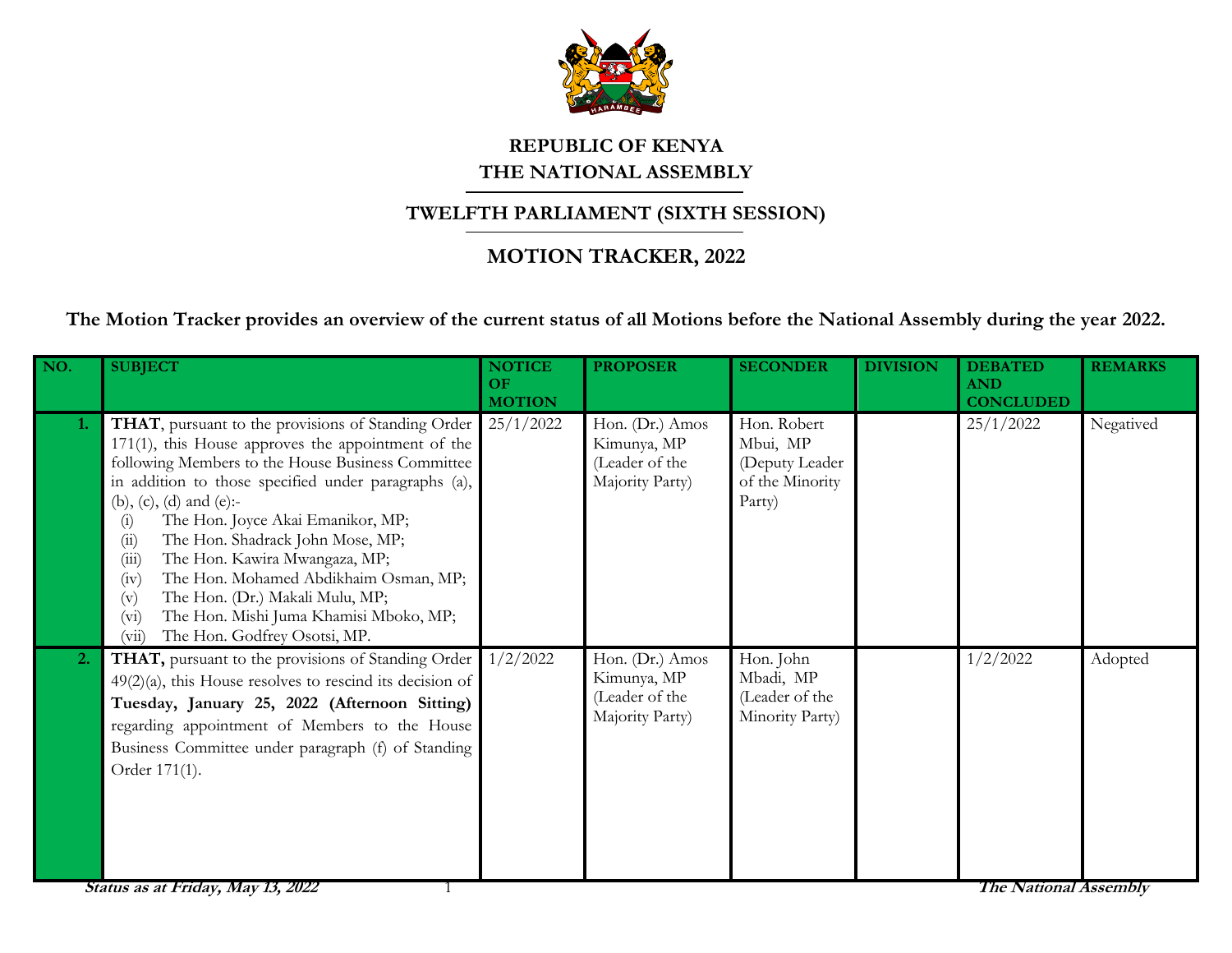| NO. | <b>SUBJECT</b>                                                                                                                                                                                                                                                                                                                                                                                                                                                                                                                                                                                                                                                                                                                                                                                                                                                                                                                                                                                           | <b>NOTICE</b><br><b>OF</b><br><b>MOTION</b> | <b>PROPOSER</b>                                                     | <b>SECONDER</b>                                                                               | <b>DIVISION</b> | <b>DEBATED</b><br><b>AND</b><br><b>CONCLUDED</b> | <b>REMARKS</b> |
|-----|----------------------------------------------------------------------------------------------------------------------------------------------------------------------------------------------------------------------------------------------------------------------------------------------------------------------------------------------------------------------------------------------------------------------------------------------------------------------------------------------------------------------------------------------------------------------------------------------------------------------------------------------------------------------------------------------------------------------------------------------------------------------------------------------------------------------------------------------------------------------------------------------------------------------------------------------------------------------------------------------------------|---------------------------------------------|---------------------------------------------------------------------|-----------------------------------------------------------------------------------------------|-----------------|--------------------------------------------------|----------------|
| 3.  | THAT, pursuant to the provisions of Standing Order<br>$171(1)(f)$ , this House approves the appointment of the<br>following Members to the House Business Committee<br>in addition to those specified under paragraphs (a),<br>(b), (c), (d) and (e):-<br>The Hon. Joyce Akai Emanikor, MP;<br>(i)<br>The Hon. Shadrack John Mose, MP;<br>(ii)<br>The Hon. Kawira Mwangaza, MP;<br>(iii)<br>The Hon. Mohamed Abdikhaim Osman, MP;<br>(iv)<br>The Hon. (Dr.) Makali Mulu, MP;<br>(v)<br>The Hon. Mishi Juma Khamisi Mboko, MP;<br>(v <sub>i</sub> )<br>The Hon. Godfrey Osotsi, MP.<br>(vii)                                                                                                                                                                                                                                                                                                                                                                                                              | 1/2/2022                                    | Hon. (Dr.) Amos<br>Kimunya, MP<br>(Leader of the<br>Majority Party) | Hon. John<br>Mbadi, MP<br>(Leader of the<br>Minority Party)                                   |                 | 1/2/2022                                         | Adopted        |
| 4.  | THAT, notwithstanding the provisions of Standing<br>Order 97(4), this House orders that, each speech in a<br>debate on Bills sponsored by a Committee, the<br>Leader of the Majority Party or the Leader of the<br>Minority Party be limited as follows:- A maximum of<br>forty five (45) minutes for the Mover, in moving and<br>fifteen minutes (15) in replying, a maximum of thirty<br>(30) minutes for the Chairperson of the relevant<br>Committee (if the Bill is not sponsored by the<br>relevant Committee), and a maximum of ten (10)<br>minutes for any other Member speaking, except the<br>Leader of the Majority Party and the Leader of the<br>Minority Party, who shall be limited to a maximum of<br>fifteen Minutes (15) each (if the Bill is not sponsored<br>by either of them); and that priority in speaking be<br>accorded to the Leader of the Majority Party, the<br>Leader of the Minority Party and the Chairperson of<br>the relevant Departmental Committee, in that order. | 2/2/2022                                    | Hon. (Dr.) Amos<br>Kimunya, MP<br>(Leader of the<br>Majority Party) | Hon. (Dr.)<br>Rachel Nyamai,<br>MP<br>(Chairperson,<br>Departmental<br>Committee on<br>Lands) |                 | 2/2/2022                                         | Adopted        |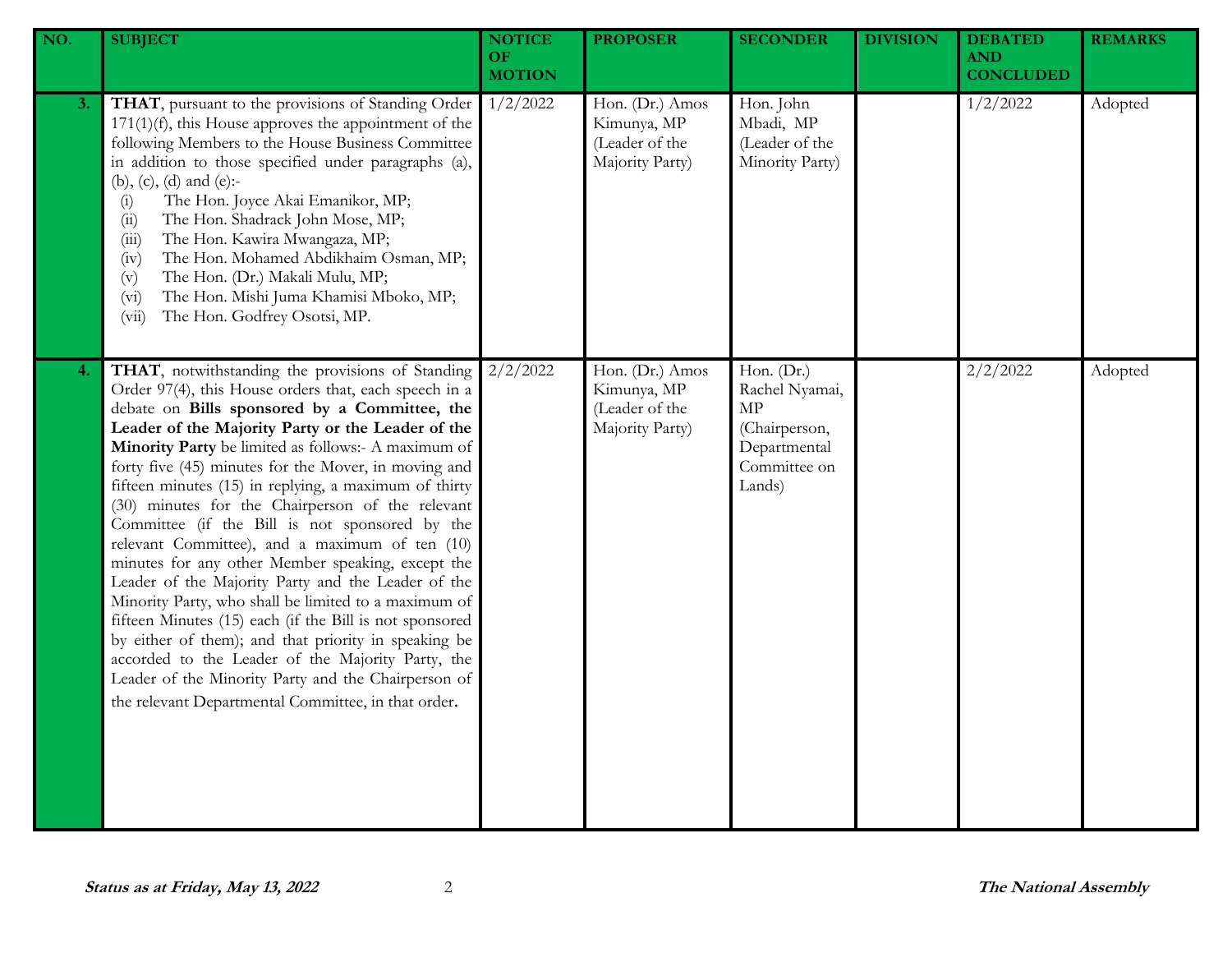| NO. | <b>SUBJECT</b>                                                                                                                                                                                                                                                                                                                                                                                                                                                                                                                                                                                                                                                                                                                                                                                                                                                                                                                            | <b>NOTICE</b><br>OF<br><b>MOTION</b> | <b>PROPOSER</b>                                                     | <b>SECONDER</b>                                                       | <b>DIVISION</b> | <b>DEBATED</b><br><b>AND</b><br><b>CONCLUDED</b> | <b>REMARKS</b> |
|-----|-------------------------------------------------------------------------------------------------------------------------------------------------------------------------------------------------------------------------------------------------------------------------------------------------------------------------------------------------------------------------------------------------------------------------------------------------------------------------------------------------------------------------------------------------------------------------------------------------------------------------------------------------------------------------------------------------------------------------------------------------------------------------------------------------------------------------------------------------------------------------------------------------------------------------------------------|--------------------------------------|---------------------------------------------------------------------|-----------------------------------------------------------------------|-----------------|--------------------------------------------------|----------------|
| 5.  | THAT, notwithstanding the provisions of Standing<br>Order 97(4), this House orders that, each speech in a<br>debate on Bills NOT sponsored by a Committee,<br>the Leader of the Majority Party or the Leader of<br>the Minority Party be limited as follows:- A<br>maximum of three hours and thirty minutes, with not<br>more than thirty (30) minutes for the Mover, in<br>moving and ten (10) minutes in replying, a maximum<br>of thirty (30) minutes for the Chairperson of the<br>relevant Committee and a maximum of ten (10)<br>minutes for any other Member speaking, except the<br>Leader of the Majority Party and the Leader of the<br>Minority Party, who shall be limited to a maximum of<br>fifteen Minutes (15) each; and that priority in speaking<br>be accorded to the Leader of the Majority Party, the<br>Leader of the Minority Party and the Chairperson of<br>the relevant Departmental Committee, in that order. | 2/2/2022                             | Hon. (Dr.) Amos<br>Kimunya, MP<br>(Leader of the<br>Majority Party) | Hon. (Dr.)<br>James Nyikal,<br>MP<br>(Seme<br>Constituency)           |                 | 2/2/2022                                         | Adopted        |
| 6.  | THAT, notwithstanding the provisions of Standing<br>Order 97(4), this House orders that, each speech in a<br>debate on any Motion, including a Special motion<br>be limited in the following manner:- A maximum of<br>three hours with not more than twenty (20) minutes<br>for the Mover and ten (10) minutes for each other<br>Member speaking, except the Leader of the Majority<br>Party and the Leader of the Minority Party, who shall<br>be limited to a maximum of fifteen (15) minutes each,<br>and that ten (10) minutes before the expiry of the<br>time, the Mover shall be called upon to reply; and that<br>priority in speaking be accorded to the Leader of the<br>Majority Party, the Leader of the Minority Party and<br>the Chairperson of the relevant Departmental<br>Committee, in that order.                                                                                                                      | 2/2/2022                             | Hon. (Dr.) Amos<br>Kimunya, MP<br>(Leader of the<br>Majority Party) | Hon. (Dr.)<br>David Eseli<br>Simiyu, MP<br>(Tongaren<br>Constituency) |                 | 2/2/2022                                         | Adopted        |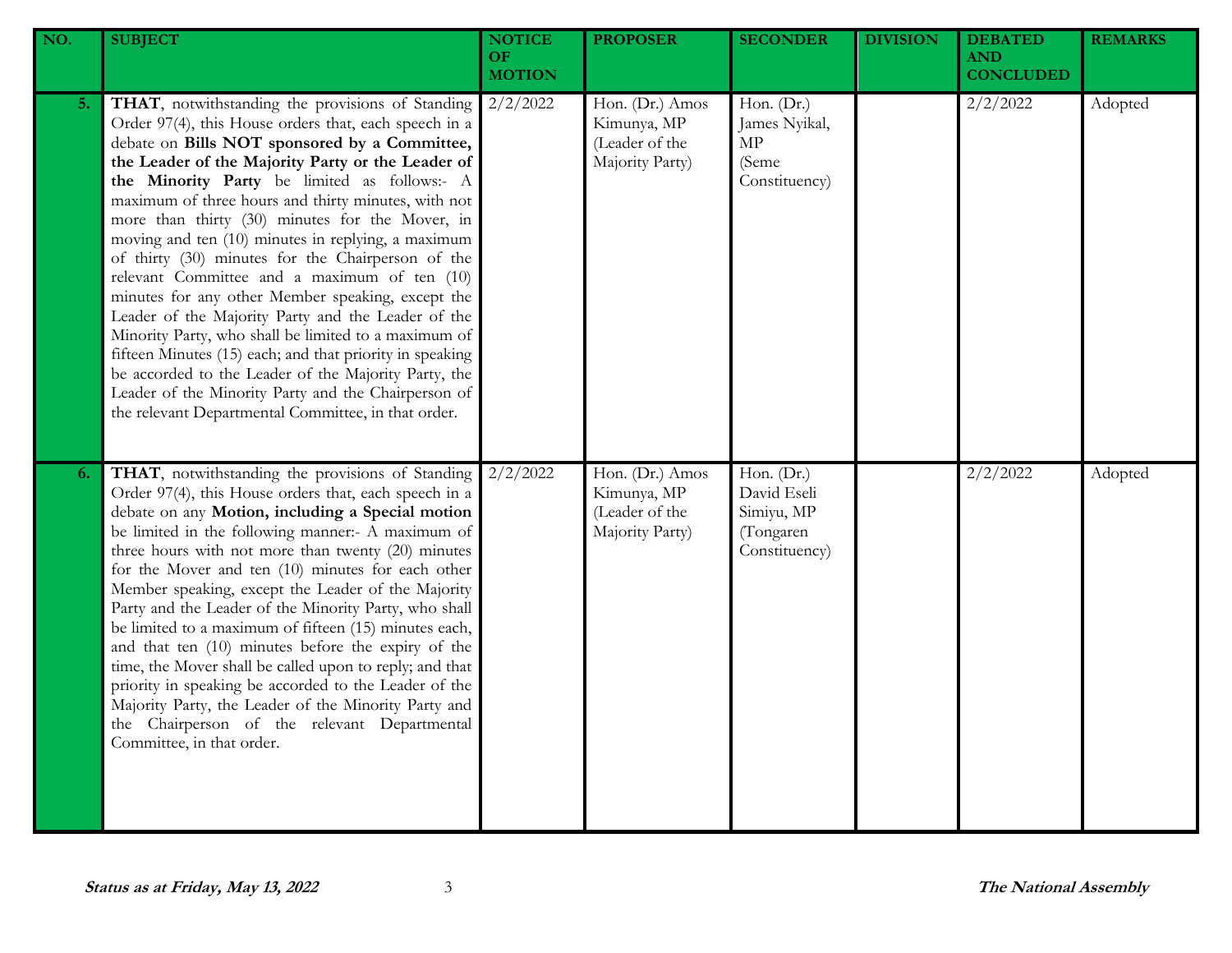| NO. | <b>SUBJECT</b>                                                                                                                                                                                                                                                                                                                                                                                                                                                                                                                                                                                                                                                                                                                                                                                                                                                                                                                                                                                                                                                                                                                        | <b>NOTICE</b><br><b>OF</b><br><b>MOTION</b> | <b>PROPOSER</b>                                                     | <b>SECONDER</b>                                                                                           | <b>DIVISION</b> | <b>DEBATED</b><br><b>AND</b><br><b>CONCLUDED</b> | <b>REMARKS</b> |
|-----|---------------------------------------------------------------------------------------------------------------------------------------------------------------------------------------------------------------------------------------------------------------------------------------------------------------------------------------------------------------------------------------------------------------------------------------------------------------------------------------------------------------------------------------------------------------------------------------------------------------------------------------------------------------------------------------------------------------------------------------------------------------------------------------------------------------------------------------------------------------------------------------------------------------------------------------------------------------------------------------------------------------------------------------------------------------------------------------------------------------------------------------|---------------------------------------------|---------------------------------------------------------------------|-----------------------------------------------------------------------------------------------------------|-----------------|--------------------------------------------------|----------------|
| 7.  | THAT, notwithstanding the provisions of Standing<br>Order 97(4), this House orders that, each speech in a<br>debate on Committee Reports (except for Reports<br>of Audit Committees), including a Report of a Joint<br>Committee of the Houses of Parliament or any other<br>Report submitted to the House for which limitation<br>of time has not been specified, shall be limited as<br>follows:- A maximum of two and a half hours, with<br>not more than twenty (20) minutes for the Mover in<br>moving and five (5) minutes for any other Member<br>speaking, including the Chairperson of the relevant<br>Committee (if the Committee Report is not moved by<br>the Chairperson of the relevant Committee) except<br>the Leader of the Majority Party and the Leader of the<br>Minority Party, who shall be limited to a maximum of<br>ten (10) minutes each, and that ten (10) minutes<br>before the expiry of the time, the Mover shall be<br>called upon to reply; and further that priority in<br>speaking shall be accorded to the Leader of the<br>Majority Party and the Leader of the Minority Party,<br>in that order. | 2/2/2022                                    | Hon. (Dr.) Amos<br>Kimunya, MP<br>(Leader of the<br>Majority Party) | Hon. (Dr.)<br>Makali Mulu,<br>MP<br>(Kitui Central<br>Constituency)                                       |                 | 2/2/2022                                         | Adopted        |
| 8.  | THAT, notwithstanding the provisions of Standing<br>Order 97(4), this House orders that, each speech in<br>debate on Reports of Audit Committees (PIC,<br>PAC & SFAC) be limited as follows:- A maximum of<br>sixty (60) minutes for the Mover in moving and thirty<br>(30) minutes in replying, and a maximum of ten (10)<br>minutes for any other Member speaking, except the<br>Leader of the Majority Party and the Leader of the<br>Minority Party, who shall be limited to a maximum of<br>fifteen (15) minutes each; and that priority be<br>accorded to the Leader of the Majority Party and the<br>Leader of the Minority Party, in that order.                                                                                                                                                                                                                                                                                                                                                                                                                                                                              | 2/2/2022                                    | Hon. (Dr.) Amos<br>Kimunya, MP<br>(Leader of the<br>Majority Party) | Hon. Silas<br>Tiren, MP<br>(Chairperson,<br>Departmental<br>Committee on<br>Agriculture and<br>Livestock) |                 | 2/2/2022                                         | Adopted        |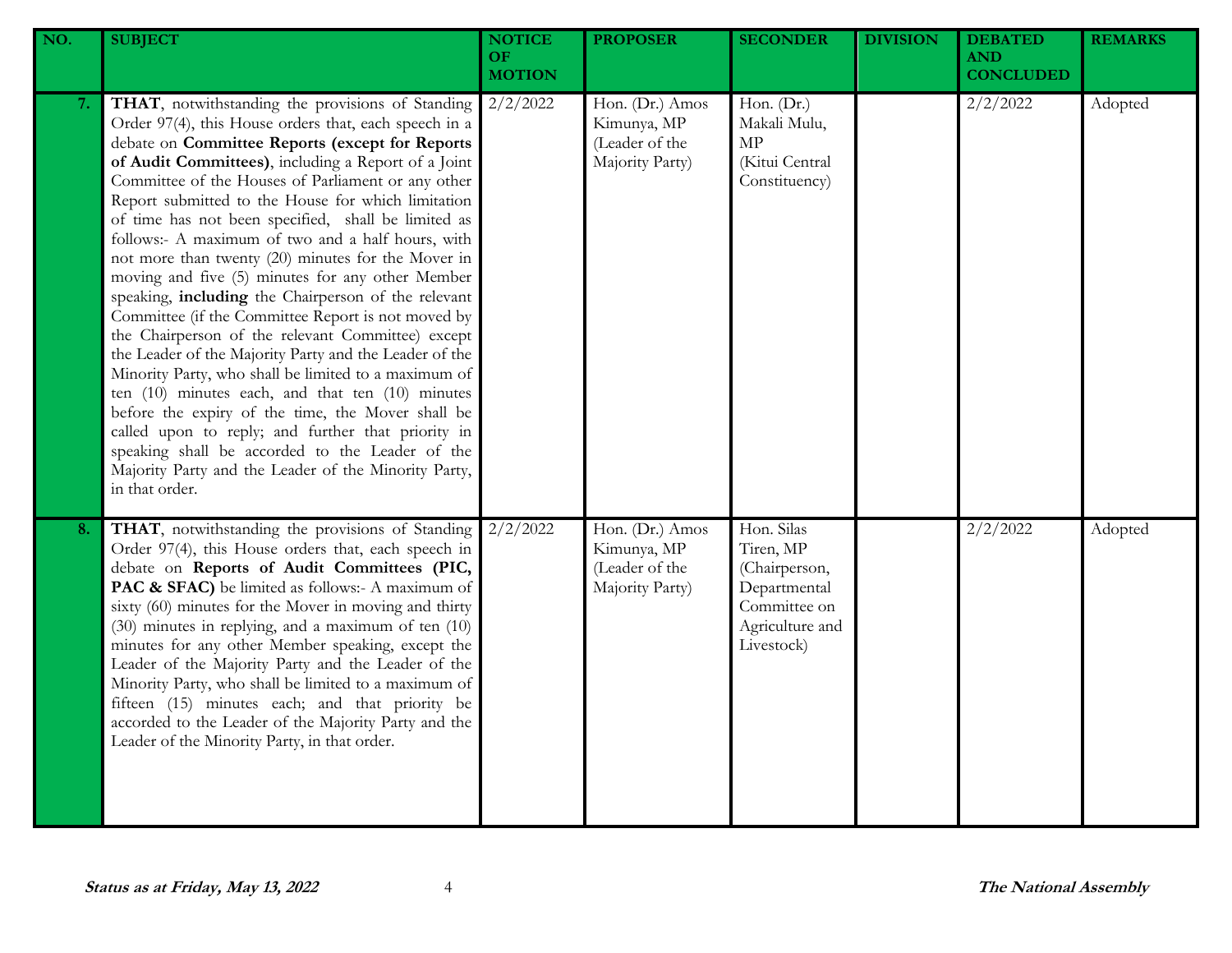| NO. | <b>SUBJECT</b>                                                                                                                                                                                                                                                                                                                                                                                                                                                                                                                                                                                                                                                                                                                                                                                                                                                                                                                                                                                                                                                                                                                                                                                                                                                                                             | <b>NOTICE</b><br><b>OF</b><br><b>MOTION</b> | <b>PROPOSER</b>                                                     | <b>SECONDER</b>                                               | <b>DIVISION</b> | <b>DEBATED</b><br><b>AND</b><br><b>CONCLUDED</b> | <b>REMARKS</b> |
|-----|------------------------------------------------------------------------------------------------------------------------------------------------------------------------------------------------------------------------------------------------------------------------------------------------------------------------------------------------------------------------------------------------------------------------------------------------------------------------------------------------------------------------------------------------------------------------------------------------------------------------------------------------------------------------------------------------------------------------------------------------------------------------------------------------------------------------------------------------------------------------------------------------------------------------------------------------------------------------------------------------------------------------------------------------------------------------------------------------------------------------------------------------------------------------------------------------------------------------------------------------------------------------------------------------------------|---------------------------------------------|---------------------------------------------------------------------|---------------------------------------------------------------|-----------------|--------------------------------------------------|----------------|
| 9.  | THAT, notwithstanding the provisions of Standing<br>Order 97(4), this House orders that, each speech in a<br>debate on any Sessional Paper shall be limited as<br>follows:- A maximum of two and a half hours, with<br>not more than twenty (20) minutes for the Mover in<br>moving and five (5) minutes for any other Member<br>speaking, including the Leader of the Majority Party<br>and the Leader of the Minority Party and the<br>Chairperson of the relevant Committee (if the<br>Sessional Paper is not moved by the Chairperson of<br>the relevant Committee), and that ten (10) minutes<br>before the expiry of the time, the Mover shall be<br>called upon to reply; and further that priority in<br>speaking shall be accorded to the Leader of the<br>Majority Party and the Leader of the Minority Party,<br>in that order.                                                                                                                                                                                                                                                                                                                                                                                                                                                                 | 2/2/2022                                    | Hon. (Dr.) Amos<br>Kimunya, MP<br>(Leader of the<br>Majority Party) | Hon. Samuel<br>Atandi, MP<br>(Alego Usonga<br>Constituency)   |                 | 2/2/2022                                         | Adopted        |
| 10. | THAT, notwithstanding the provisions of Standing<br>Order 97(4) and in furtherance to the provisions of<br>Standing Order 24(6), this House orders that, debate<br>on the Motion on the Address by the President be<br>limited to no more than thirty (30) minutes for the<br>Mover in moving, twenty (20) minutes for the Leader<br>of the Minority Party, and ten (10) minutes each to<br>the Chairperson of the Departmental Committee on<br>Justice and Legal Affairs to speak on the Report<br>submitted under Article $132(1)(c)(i)$ of the<br>Constitution relating to the realisation of the national<br>values; the Chairperson of the Departmental<br>Committee on Defence and Foreign Relations to<br>speak on the Report submitted under Article<br>$132(1)(c)(iii)$ of the Constitution relating to the<br>progress made in fulfilling the international<br>obligations of the Republic; and the Chairperson of<br>the Departmental Committee on Administration and<br>National Security to speak on the Report submitted<br>under Article 240(7) of the Constitution relating to<br>the state of the security of the Country; and five (5)<br>minutes for any other Member speaking, and that ten<br>(10) minutes before the expiry of the time, the Mover<br>shall be called upon to reply. | 2/2/2022                                    | Hon. (Dr.) Amos<br>Kimunya, MP<br>(Leader of the<br>Majority Party) | Hon. Maoka<br>Maore, MP<br>(Deputy<br>Majority Party<br>Whip) |                 | 2/2/2022                                         | Adopted        |

**Status as at Friday, May 13, <sup>2022</sup>** 5 **The National Assembly**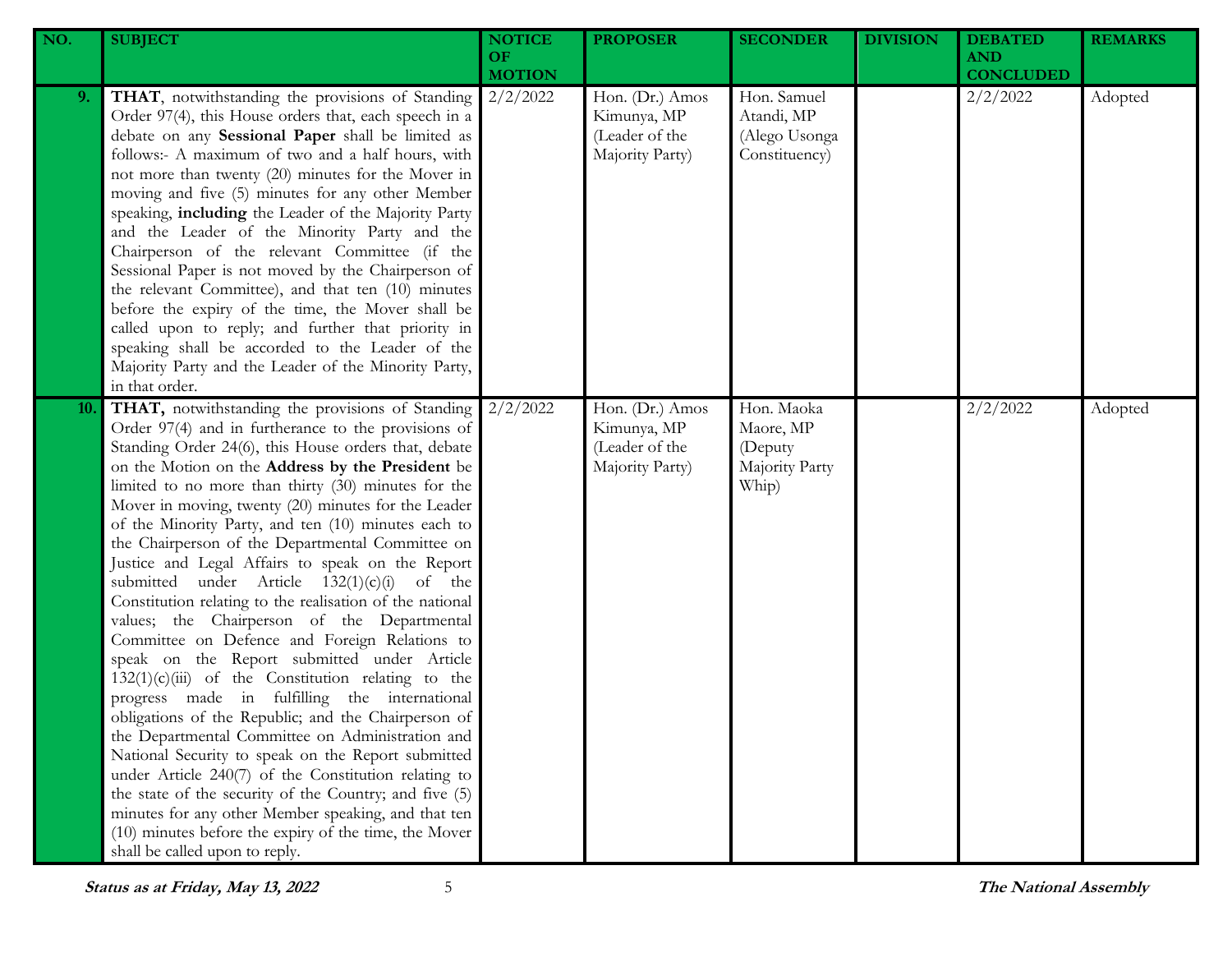| NO.        | <b>SUBJECT</b>                                                                                                                                                                                                                                                                                                                                                                                                                                                                                                                                                                                                                                                                                                                                                                                                                                                                                                                                                                                                                                                                                                                                                                                                                                                                                       | <b>NOTICE</b><br>OF.<br><b>MOTION</b> | <b>PROPOSER</b>                                                     | <b>SECONDER</b>                                                | <b>DIVISION</b> | <b>DEBATED</b><br><b>AND</b><br><b>CONCLUDED</b> | <b>REMARKS</b> |
|------------|------------------------------------------------------------------------------------------------------------------------------------------------------------------------------------------------------------------------------------------------------------------------------------------------------------------------------------------------------------------------------------------------------------------------------------------------------------------------------------------------------------------------------------------------------------------------------------------------------------------------------------------------------------------------------------------------------------------------------------------------------------------------------------------------------------------------------------------------------------------------------------------------------------------------------------------------------------------------------------------------------------------------------------------------------------------------------------------------------------------------------------------------------------------------------------------------------------------------------------------------------------------------------------------------------|---------------------------------------|---------------------------------------------------------------------|----------------------------------------------------------------|-----------------|--------------------------------------------------|----------------|
| 11.        | THAT, notwithstanding the provisions of Standing<br>Order 97(4), this House orders that, each speech in<br>debate on Reports of Constitutional Commissions<br>and Independent Offices be limited as follows:- A<br>maximum of four hours with not more than thirty (30)<br>minutes for the Mover in moving and ten (10) minutes<br>in replying, a maximum of thirty (30) minutes for the<br>Chairperson of the relevant Committee, and a maximum<br>of ten (10) minutes for any other Member speaking,<br>except the Leader of the Majority Party and the Leader<br>of the Minority Party, who shall be limited to a<br>maximum of fifteen (15) minutes each; and that priority<br>be accorded to the Chairperson of the relevant<br>Committee, the Leader of the Majority Party and the<br>Leader of the Minority Party, in that order.                                                                                                                                                                                                                                                                                                                                                                                                                                                             | 2/2/2022                              | Hon. (Dr.) Amos<br>Kimunya, MP<br>(Leader of the<br>Majority Party) | Hon. Sophia<br>Noor, MP<br>(Ijara)<br>Constituency)            |                 | 2/2/2022                                         | Adopted        |
| <b>12.</b> | THAT, pursuant to the provisions of Standing Order<br>97(4), this House orders that, each speech in a debate on<br>the Report of the Budget & Appropriations<br>Committee on Budget Estimates contemplated under<br>Standing Orders 239 and 240 be limited as follows:<br>• General Supply Debate:- A maximum of three (3)<br>sitting days with thirty (30) minutes for the Mover in<br>moving and fifteen minutes (15) in replying; a<br>maximum of ten (10) minutes for each of the<br>Chairpersons of the Departmental Committees and a<br>maximum of five (5) minutes for any other Member<br>speaking, except the Leader of the Majority Party and<br>the Leader of the Minority Party who shall be limited<br>to a maximum of ten minutes (10) each; and that<br>priority in speaking be accorded to the Leader of the<br>Majority Party, the Leader of the Minority Party and<br>the respective Chairpersons of the Departmental<br>Committees in the order that they appear in the<br>Second Schedule to the Standing Orders; and,<br>Committee of Supply: - A maximum of six (6)<br>sitting days for the consideration of the proposed<br>allocations to the respective Votes/Programmes in<br>the order specified in the Schedule submitted by the<br>Budget and Appropriations Committee. | 2/2/2022                              | Hon. (Dr.) Amos<br>Kimunya, MP<br>(Leader of the<br>Majority Party) | Hon. Martin<br>Peters Owino,<br>MP<br>(Ndhiwa<br>Constituency) |                 | 2/2/2022                                         | Adopted        |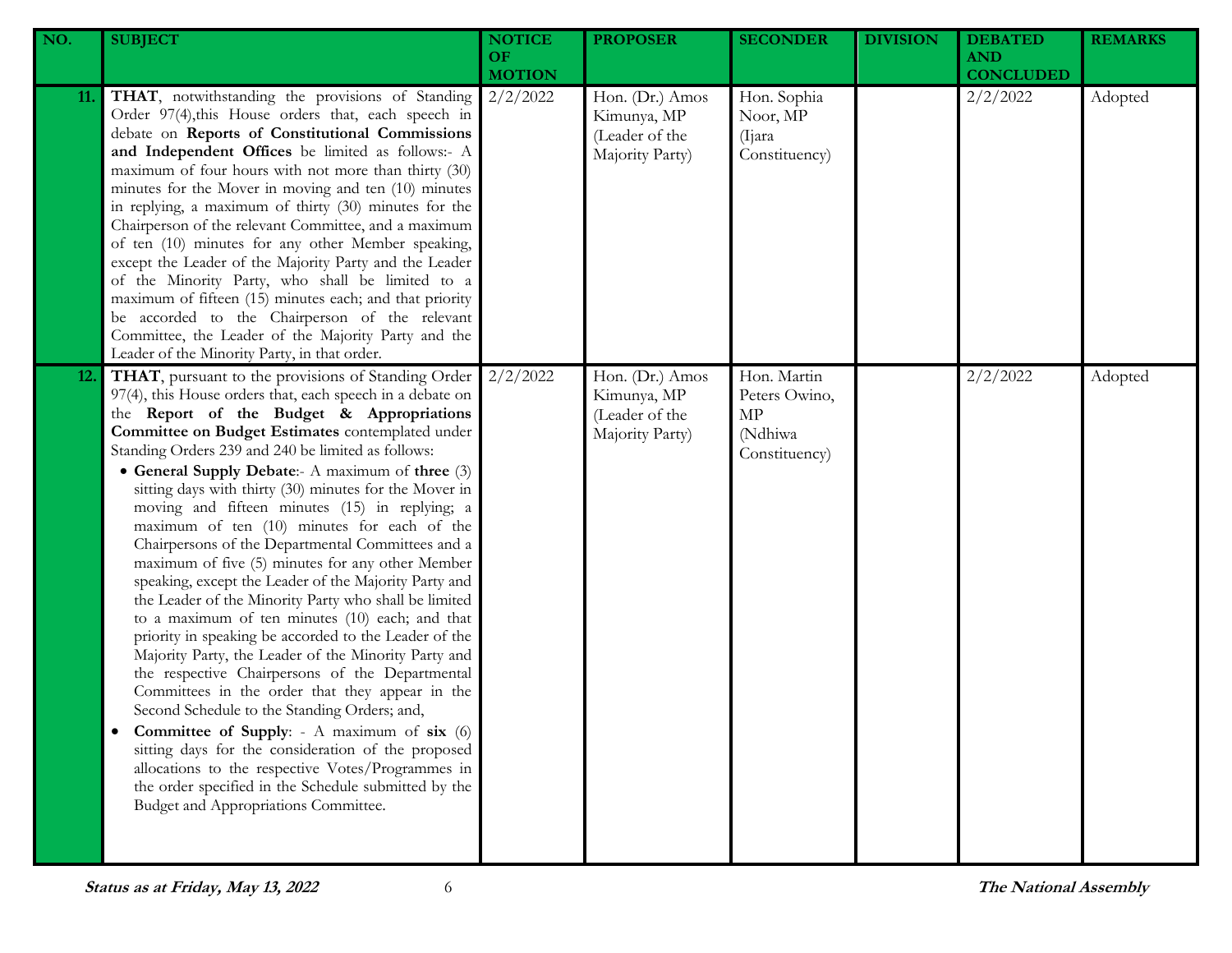| NO.  | <b>SUBJECT</b>                                                                                                                                                                                                                                                                                                                                                                                                                                                                                                                                                                                                                                                                                                                                                                                                                                                                                                                                                                                           | <b>NOTICE</b><br>OF<br><b>MOTION</b> | <b>PROPOSER</b>                                                     | <b>SECONDER</b>                                                | <b>DIVISION</b> | <b>DEBATED</b><br><b>AND</b><br><b>CONCLUDED</b> | <b>REMARKS</b> |
|------|----------------------------------------------------------------------------------------------------------------------------------------------------------------------------------------------------------------------------------------------------------------------------------------------------------------------------------------------------------------------------------------------------------------------------------------------------------------------------------------------------------------------------------------------------------------------------------------------------------------------------------------------------------------------------------------------------------------------------------------------------------------------------------------------------------------------------------------------------------------------------------------------------------------------------------------------------------------------------------------------------------|--------------------------------------|---------------------------------------------------------------------|----------------------------------------------------------------|-----------------|--------------------------------------------------|----------------|
| 13.  | THAT, pursuant to the provisions of Standing Order<br>97(1), this House orders that, each speech in the<br>general debate contemplated under Standing<br>Order 146 (Consideration of Senate amendments to Bills<br>originating in the National Assembly) be limited as<br>follows:- a maximum of one hour and thirty minutes,<br>with not more than fifteen minutes (15) for the Mover<br>in moving, fifteen minutes (15) for the Chairperson of<br>the relevant Departmental Committee, and five (5)<br>minutes for any other Member speaking, including the<br>Leader of the Majority Party and the Leader of the<br>Minority Party (if the Bill is not party-sponsored), and<br>that five (5) minutes before the expiry of the time, the<br>Mover shall be called upon to reply; and further that<br>priority in speaking shall be accorded to the Leader of<br>the Majority Party, the Leader of the Minority Party<br>and the Chairperson of the relevant Departmental<br>Committee, in that order. | 2/2/2022                             | Hon. (Dr.) Amos<br>Kimunya, MP<br>(Leader of the<br>Majority Party) | Hon. (Dr.)<br>Gideon<br>Ochanda, MP<br>(Bondo<br>Constituency) |                 | 2/2/2022                                         | Adopted        |
| 14.1 | THAT, pursuant to the provisions of 97(4), this<br>House orders that, the debate on any Motion for the<br>Sine Die Adjournment of the House in accordance<br>with the Calendar of the House, shall be limited as<br>follows:- a maximum of four (4) hours for the entire<br>motion, with not more than five (5) minutes for each<br>Member speaking, except the Mover, the Leader of<br>the Majority Party and the Leader of the Minority<br>Party, who shall be limited to a maximum of fifteen<br>(15) minutes each; that priority shall be accorded to<br>the Leader of the Majority Party, the Leader of the<br>Minority Party and the Deputy Speaker in that order<br>and further that, at the expiry of the time allocated for<br>the Motion, the House shall adjourn without question<br>put pursuant to the provisions of Standing Order<br>28(3) (Calendar of the House).                                                                                                                       | 2/2/2022                             | Hon. (Dr.) Amos<br>Kimunya, MP<br>(Leader of the<br>Majority Party) | Hon. (Sarah<br>Korere, MP<br>(Laikipia North<br>Constituency)  |                 | 2/2/2022                                         | Adopted        |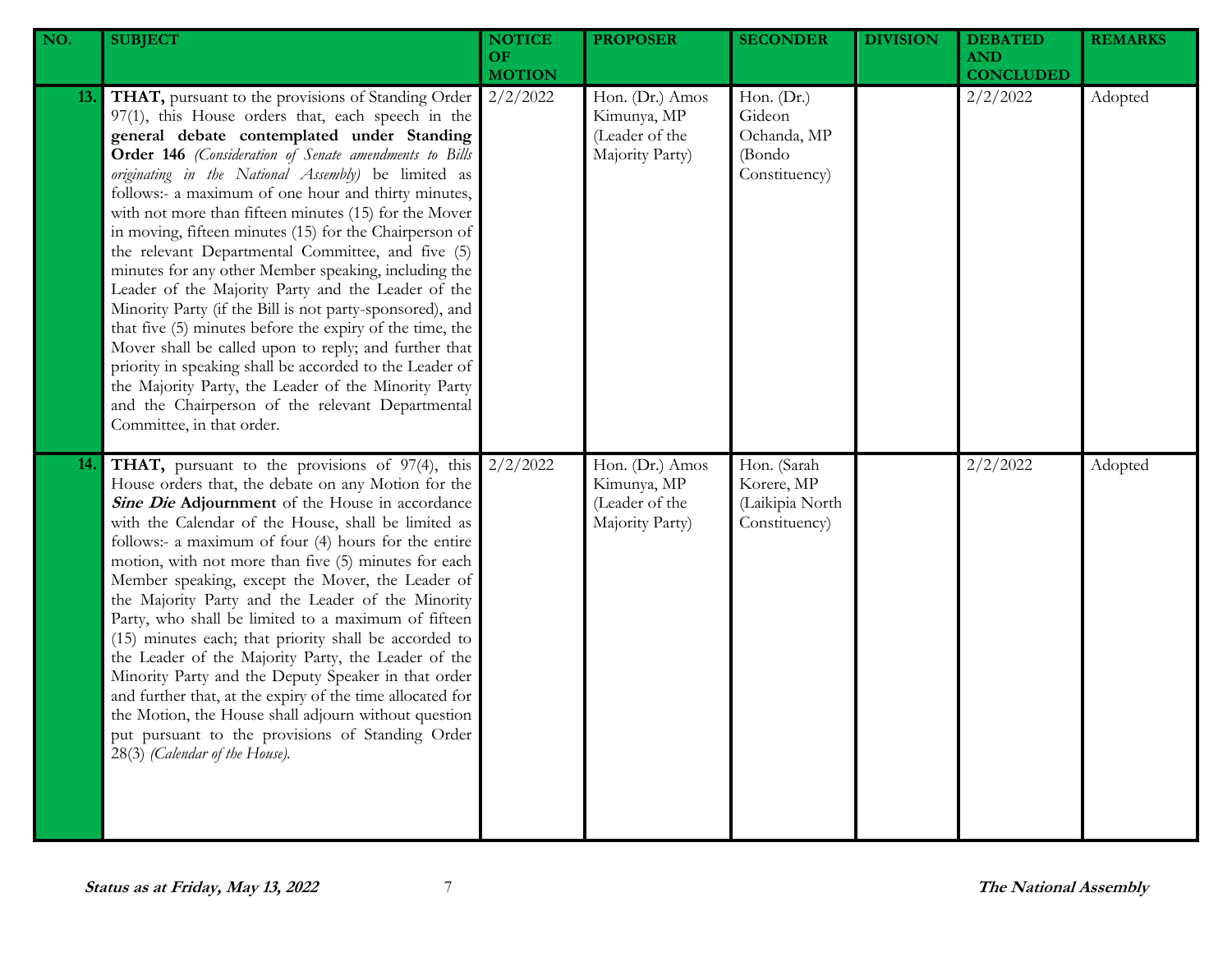| NO. | <b>SUBJECT</b>                                                                                                                                                                                                                                                                                                                                                                                                                                                                                                                                                                                                                                                                                                                                                                                                                                                                                                                                                                                                                                                                                                                                                                                                                                                                                                                                                                                                                                                                                                                                                                                                                                                                                                                                                                                                                                                                                                                                                                                                                          | <b>NOTICE</b><br><b>OF</b><br><b>MOTION</b> | <b>PROPOSER</b>                                                     | <b>SECONDER</b>                                         | <b>DIVISION</b> | <b>DEBATED</b><br><b>AND</b><br><b>CONCLUDED</b> | <b>REMARKS</b> |
|-----|-----------------------------------------------------------------------------------------------------------------------------------------------------------------------------------------------------------------------------------------------------------------------------------------------------------------------------------------------------------------------------------------------------------------------------------------------------------------------------------------------------------------------------------------------------------------------------------------------------------------------------------------------------------------------------------------------------------------------------------------------------------------------------------------------------------------------------------------------------------------------------------------------------------------------------------------------------------------------------------------------------------------------------------------------------------------------------------------------------------------------------------------------------------------------------------------------------------------------------------------------------------------------------------------------------------------------------------------------------------------------------------------------------------------------------------------------------------------------------------------------------------------------------------------------------------------------------------------------------------------------------------------------------------------------------------------------------------------------------------------------------------------------------------------------------------------------------------------------------------------------------------------------------------------------------------------------------------------------------------------------------------------------------------------|---------------------------------------------|---------------------------------------------------------------------|---------------------------------------------------------|-----------------|--------------------------------------------------|----------------|
| 15. | <b>THAT</b> , notwithstanding the provisions of Standing<br>Orders 41 and 42 relating to conveying of Messages from the<br>Senate and from the President or the National Executive,<br>Standing Orders 120, 122 and 126 relating to<br>Publication, Procedure upon Publication and First Reading of<br>Bills and Standing Order 210(2) relating to Tabling of<br>Statutory Instruments, this House orders that during the<br>Short and Long Recesses of the Sixth Session-<br>Upon receipt of any Message from the Senate,<br>(a)<br>or upon receipt of any name of a person<br>nominated for appointment to a state or public<br>office from the President or any other office in<br>the National Executive, the Speaker shall<br>forthwith refer such Message to the relevant<br>Committee for consideration, without having to<br>recall the House, and report such fact to the<br>House on resumption;<br>upon receipt of any Message relating to the<br>(b)<br>Senate's Amendments to a Bill originating in<br>the National Assembly, the Speaker shall<br>forthwith refer the Schedule of the Senate<br>Amendments to the relevant Committee for<br>consideration pursuant to the provisions of<br>Standing Order 145 (Senate amendments to Bills<br>originating in the National Assembly), and report<br>such fact to the House on resumption;<br>should a Bill be published during the said<br>(c)<br>period, or a published Bill become due for First<br>Reading, the Speaker shall, upon lapse of at<br>least three days following the publication of the<br>Bill and following a determination that such Bill<br>is of priority, forthwith refer such Bill to the<br>relevant Committee for consideration pursuant<br>the provisions of Standing Order<br>127 (Committal of Bills to Committees and public<br>participation) and cause the Bill to be read a First<br>Time upon its next Sitting and the Second<br>Reading may be taken forthwith, or on such<br>other day as the House Business Committee<br>may determine; | 2/2/2022                                    | Hon. (Dr.) Amos<br>Kimunya, MP<br>(Leader of the<br>Majority Party) | Hon. Robert<br>Gichimu, MP<br>(Gichugu<br>Constituency) |                 | 2/2/2022                                         | Adopted        |

**Status as at Friday, May 13, <sup>2022</sup>** 8 **The National Assembly**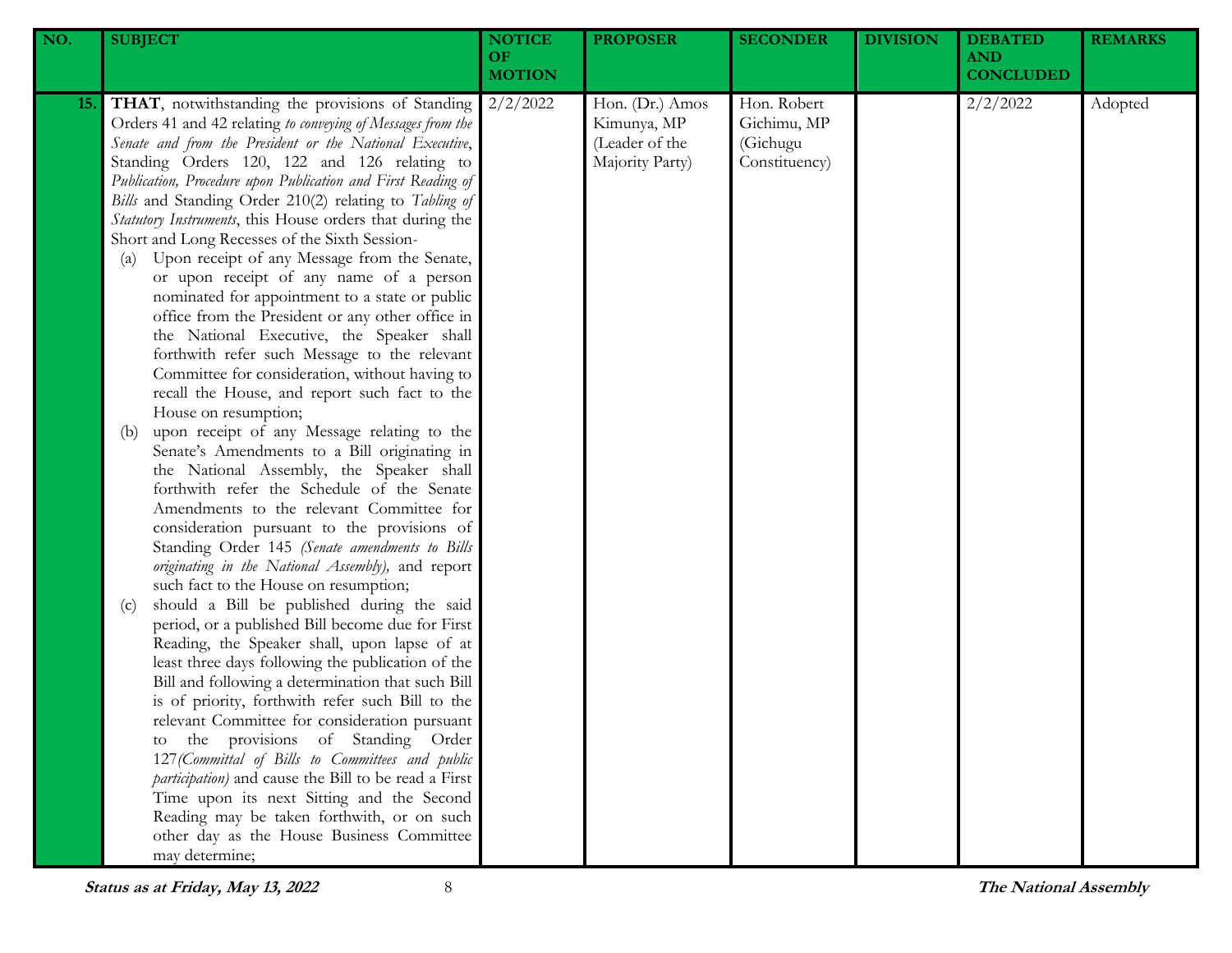| NO. | <b>SUBJECT</b>                                                                                                                                                                                                                                                                                                                                                                                                                                                                                                                                                                                                                                                                                                                                                                                                              | <b>NOTICE</b><br>OF<br><b>MOTION</b> | <b>PROPOSER</b>                                                                                | <b>SECONDER</b>                                                                                     | <b>DIVISION</b>                          | <b>DEBATED</b><br><b>AND</b><br><b>CONCLUDED</b> | <b>REMARKS</b> |
|-----|-----------------------------------------------------------------------------------------------------------------------------------------------------------------------------------------------------------------------------------------------------------------------------------------------------------------------------------------------------------------------------------------------------------------------------------------------------------------------------------------------------------------------------------------------------------------------------------------------------------------------------------------------------------------------------------------------------------------------------------------------------------------------------------------------------------------------------|--------------------------------------|------------------------------------------------------------------------------------------------|-----------------------------------------------------------------------------------------------------|------------------------------------------|--------------------------------------------------|----------------|
|     | should any statutory instrument be transmitted<br>(d)<br>for tabling before the House during the period,<br>the Speaker shall, following a determination<br>that the statutory instrument is of priority,<br>forthwith refer the statutory instrument to the<br>relevant Committee for consideration and cause<br>the statutory instrument to be tabled in the<br>House upon its next Sitting in accordance with<br>the provisions of section 11 of the Statutory<br>Instruments Act (No. 3 of 2013); and,<br>should any Paper be transmitted for tabling<br>(e)<br>before the House, the Speaker shall, following a<br>determination that the Paper is of priority,<br>forthwith refer the Paper to the relevant<br>Committee for consideration and cause the<br>Paper to be tabled in the House upon its next<br>Sitting. |                                      |                                                                                                |                                                                                                     |                                          |                                                  |                |
| 16. | THAT, pursuant to the provisions of Standing Order<br>28, this House approves the Calendar of the National<br>Assembly (Regular Sessions) for the Sixth Session<br>(2022).                                                                                                                                                                                                                                                                                                                                                                                                                                                                                                                                                                                                                                                  | 2/2/2022                             | Hon. (Dr.) Amos<br>Kimunya, MP<br>(Leader of the<br>Majority Party)                            | Hon.<br>Emmanuel<br>Wangwe, MP<br>(Majority Party<br>Whip)                                          |                                          | 2/2/2022                                         | Adopted        |
| 17. | THAT, notwithstanding the provisions of Standing<br>Order 120, this House resolves to reduce the<br>publication period of the Elections (Amendment) Bill<br>(National Assembly Bill No. 3 of 2022) from 14 days<br>to 5 days.                                                                                                                                                                                                                                                                                                                                                                                                                                                                                                                                                                                               | 2/2/2022                             | Hon. (Dr.) Amos<br>Kimunya, MP<br>(Leader of the<br>Majority Party)                            | Hon.<br>Emmanuel<br>Wangwe, MP<br>(Majority Party<br>Whip)                                          | 2/2/2022<br>$(Ayes - 43;$<br>$Nays - 62$ | 2/2/2022                                         | Negatived      |
| 18. | THAT, this House adopts the Report of the<br>Committee on Delegated Legislation on its<br>consideration of the Public Finance Management<br>(Biashara Kenya Fund) Regulations, 2021; the Public<br>Finance Management (Uwezo Fund) (Revocation)<br>Regulations, 2021; the Public Finance Management<br>(Women Enterprise Fund) (Revocation) Regulations,<br>2021; and the Public Finance Management (Youth<br>Development<br>Fund)<br>(Revocation)<br>Enterprise<br>Regulations, 2021, laid on the Table of the House on<br>Tuesday, September 21, 2021, and pursuant to the                                                                                                                                                                                                                                                | 2/2/2022                             | William<br>Hon.<br>Kamket, MP<br>(Chairperson,<br>Committee<br>on<br>Delegated<br>Legislation) | Hon. Muriuki<br>Njagagua, MP<br>(Vice-<br>Chairperson,<br>Committee on<br>Delegated<br>Legislation) |                                          | 3/2/2022;<br>$10/2/2022$ .                       | Adopted        |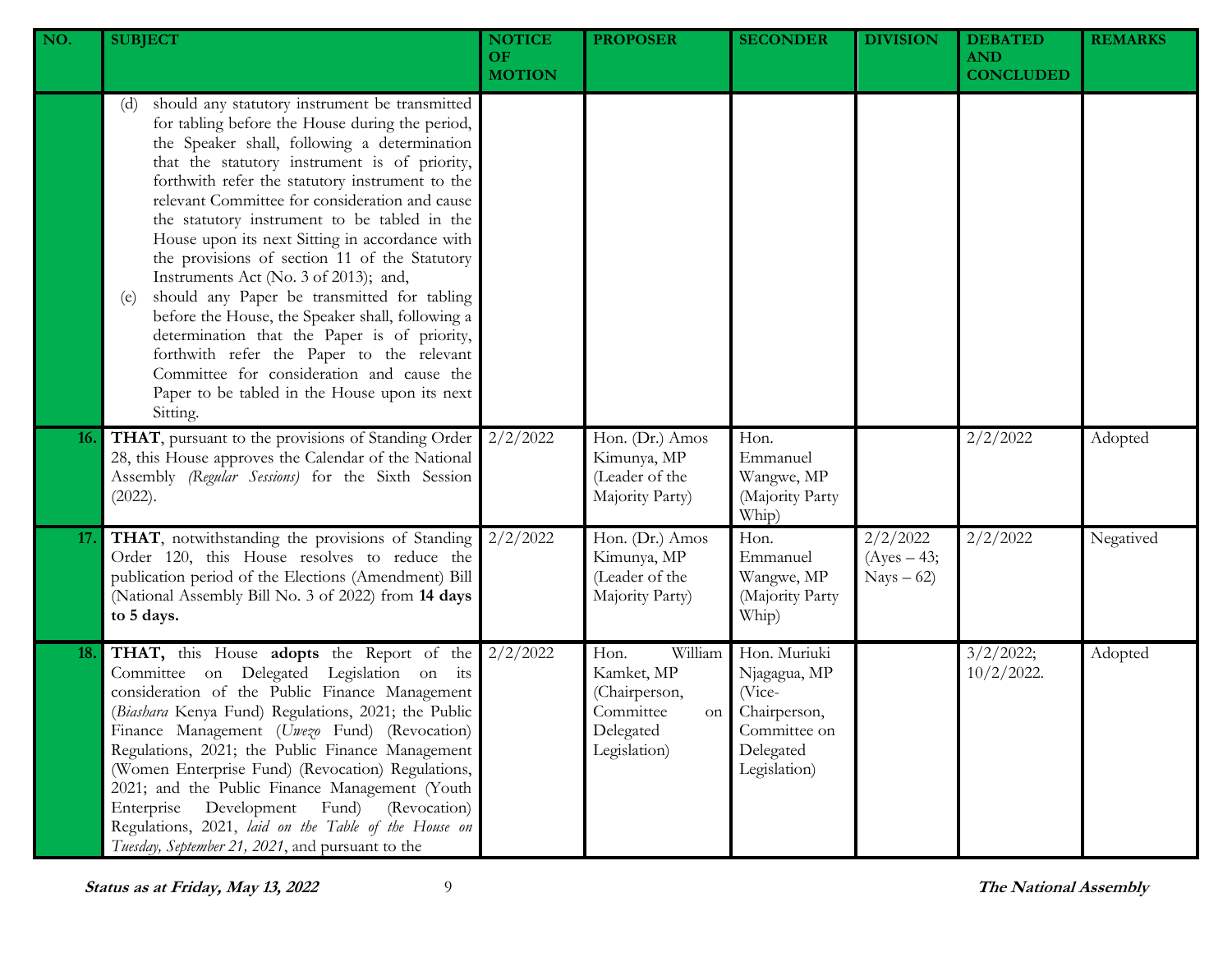| NO.       | <b>SUBJECT</b>                                                                                                                                                                                                                                                                                                                                                                                                                                                                                                                                                                                                                                                                                                                                     | <b>NOTICE</b><br><b>OF</b><br><b>MOTION</b> | <b>PROPOSER</b>                                                                                                                  | <b>SECONDER</b>                                                                                              | <b>DIVISION</b> | <b>DEBATED</b><br><b>AND</b><br><b>CONCLUDED</b> | <b>REMARKS</b> |
|-----------|----------------------------------------------------------------------------------------------------------------------------------------------------------------------------------------------------------------------------------------------------------------------------------------------------------------------------------------------------------------------------------------------------------------------------------------------------------------------------------------------------------------------------------------------------------------------------------------------------------------------------------------------------------------------------------------------------------------------------------------------------|---------------------------------------------|----------------------------------------------------------------------------------------------------------------------------------|--------------------------------------------------------------------------------------------------------------|-----------------|--------------------------------------------------|----------------|
|           | provisions of section 18 of the Statutory Instruments<br>Act, 2013 annuls in entirety-<br>the Public Finance Management (Biashara<br>(i)<br>Kenya Fund) Regulations, 2021 published as<br>Legal Notice No. 55 of 2021;<br>the Public Finance Management (Uwezo Fund)<br>(11)<br>(Revocation) Regulations, 2021 published as<br>Legal Notice No. 56 of 2021;<br>the Public Finance Management (Women<br>(111)<br>Enterprise Fund) (Revocation) Regulations,<br>2021 published as Legal Notice No. 57 of 2021;<br>and<br>the Public Finance Management (Youth<br>(v)<br>Enterprise Development Fund) (Revocation)<br>Regulations, 2021 published as Legal Notice<br>No. 58 of 2021.                                                                  |                                             |                                                                                                                                  |                                                                                                              |                 |                                                  |                |
| 19.       | <b>THAT,</b> this House <b>adopts</b> the Report of the $2/2/2022$<br>Committee on Delegated Legislation on its<br>consideration of the Crops (Fibre Crops) Regulations,<br>2020 laid on the Table of the House on Tuesday, November<br>17, 2020, and pursuant to the provisions of section 18<br>of the Statutory Instruments Act, 2013 and Standing<br>Order 210 (4)(b), <i>annuls in entirety</i> the Crops (Fibre<br>Crops) Regulations, 2020 published as Legal Notice No.<br>120 of 2020.                                                                                                                                                                                                                                                    |                                             | William<br>Hon.<br>Kamket, MP<br>(Chairperson,<br>Committee<br>on<br>Delegated<br>Legislation)                                   | Hon. Muriuki<br>Njagagua, MP<br>$($ Vice-<br>Chairperson,<br>Committee on<br>Delegated<br>Legislation)       |                 | 3/2/2022;<br>$10/2/2022$ .                       | Adopted        |
| <b>20</b> | THAT, taking into consideration the findings of the<br>Departmental Committee on Finance and National<br>Planning in its Report on the vetting of the nominee for<br>appointment as a member of the Salaries and<br>Remuneration Commission representing the National<br>Police Service Commission, laid on the Table of the House<br>on Thursday, February 03, 2022 and pursuant to the<br>provisions of Article 250(2)(b) of the Constitution,<br>section 7 of the Salaries and Remuneration Commission<br>Act 2010 and sections 3 and 8 of the Public<br>Appointments (Parliamentary Approval) Act, 2011, this<br>House approves the appointment of Ms. Elizabeth<br>Wangui Muchiri as a member of the Salaries and<br>Remuneration Commission. | 3/2/2022                                    | Hon.<br>Waihenya<br>Ndirangu, MP<br>(Vice-Chairperson<br>Departmental<br>Committee<br>on<br>Finance<br>and<br>National Planning) | Hon. Kuria<br>Kimani, MP<br>(Member,<br>Departmental<br>Committee on<br>Finance and<br>National<br>Planning) |                 | 8/2/2022;<br>$9/2/2022$ .                        | Adopted        |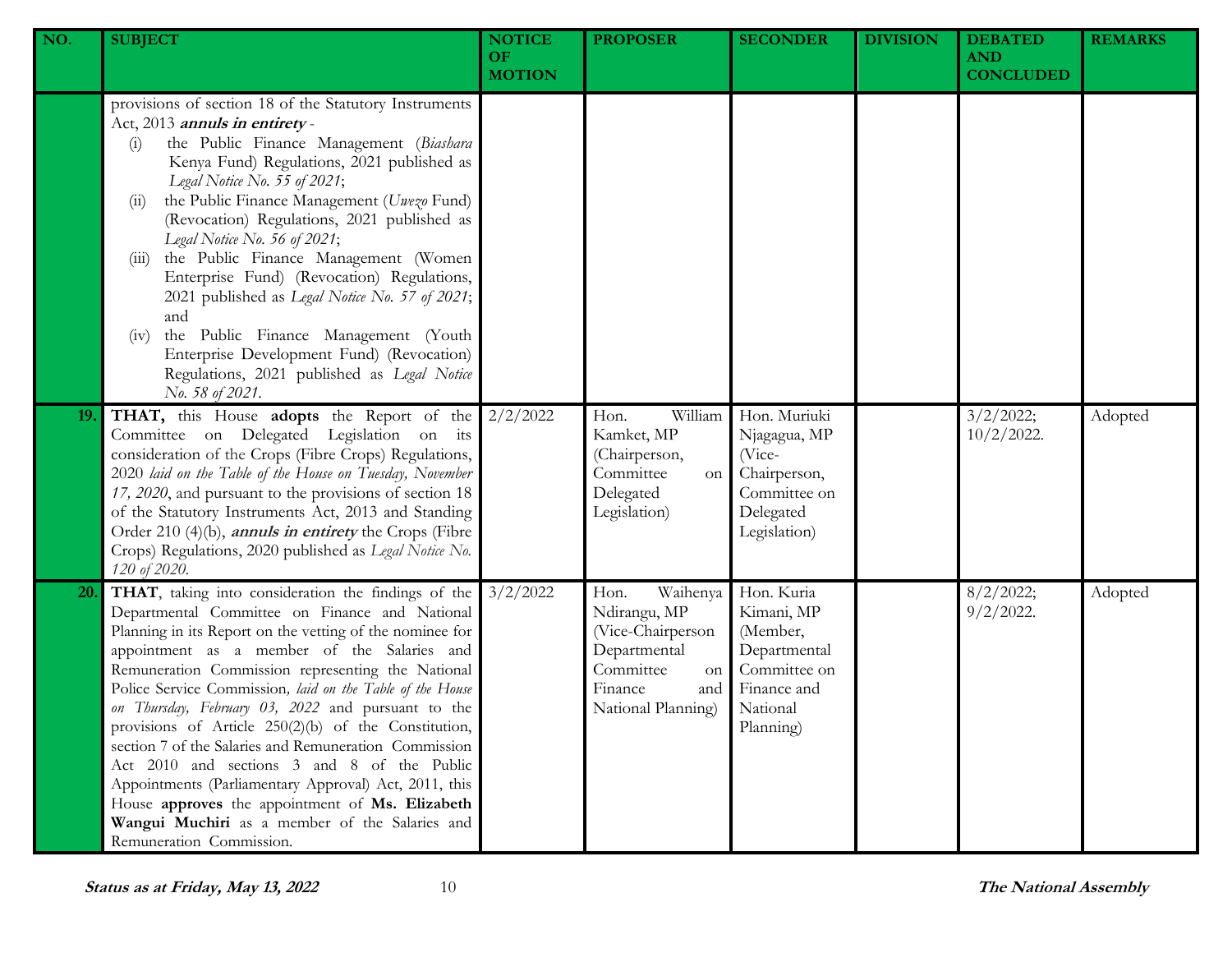| NO. | <b>SUBJECT</b>                                                                                                                                                                                                                                                                                                                                                                                                                                                                                                                                                                                                                                                                                                                                                                                                                                                                                                                                                                                                           | <b>NOTICE</b><br>OF.<br><b>MOTION</b> | <b>PROPOSER</b>                                                                                              | <b>SECONDER</b>                                                                                | <b>DIVISION</b> | <b>DEBATED</b><br><b>AND</b><br><b>CONCLUDED</b> | <b>REMARKS</b> |
|-----|--------------------------------------------------------------------------------------------------------------------------------------------------------------------------------------------------------------------------------------------------------------------------------------------------------------------------------------------------------------------------------------------------------------------------------------------------------------------------------------------------------------------------------------------------------------------------------------------------------------------------------------------------------------------------------------------------------------------------------------------------------------------------------------------------------------------------------------------------------------------------------------------------------------------------------------------------------------------------------------------------------------------------|---------------------------------------|--------------------------------------------------------------------------------------------------------------|------------------------------------------------------------------------------------------------|-----------------|--------------------------------------------------|----------------|
| 21. | <b>THAT,</b> this House <b>adopts</b> the Report of the 3/2/2022<br>Committee on Delegated Legislation on its<br>consideration of the Public Finance Management<br>(Sinking Fund) Guidelines, 2021, laid on the Table of the<br>House on Tuesday, September 21, 2021, and pursuant to<br>the provisions of section 13 of the Statutory<br>Instruments Act, 2013 annuls in entirety the Public<br>Finance Management (Sinking Fund) Guidelines, 2021<br>published as Gazette Notice No. 5085 of 2021.                                                                                                                                                                                                                                                                                                                                                                                                                                                                                                                     |                                       | Hon. (Dr). Oundo<br>Ojiambo, MP<br>(Member,<br>Committee on<br>Delegated<br>Legislation)                     | Hon.<br>Emmanuel<br>Wangwe, MP<br>(Majority Party<br>Whip)                                     |                 | 10/2/2022;<br>$15/2/2022$ .                      | Adopted        |
| 22. | <b>THAT,</b> this House <b>adopts</b> the Report of the 3/2/2022<br>Committee on Delegated Legislation on its<br>consideration of the Environmental Management and<br>Coordination (Impact Assessment and Audit)<br>(Amendment) Regulations, 2016, laid on the Table of the<br>House on Wednesday, November 10, 2021, and pursuant<br>to the provisions of section 18 of the Statutory<br>Instruments Act, 2013 and Standing Order 210 (4)(b),<br>annuls in entirety the Environmental Management<br>and Coordination (Impact Assessment and Audit)<br>(Amendment) Regulations, 2016 published as Legal<br>Notice No. 149 of 2016.                                                                                                                                                                                                                                                                                                                                                                                       |                                       | Charles<br>Hon.<br>Njagagua, MP<br>(Vice-Chairperson,<br>Committee<br><b>on</b><br>Delegated<br>Legislation) | Hon. $(Dr)$ .<br>Oundo<br>Ojiambo, MP<br>(Member,<br>Committee on<br>Delegated<br>Legislation) |                 | 10/2/2022;<br>$15/2/2022$ .                      | Adopted        |
| 23. | THAT, aware that the history of any institution is key<br>to evaluating its development; FURTHER AWARE<br>that documenting history provides a knowledge bank<br>for future generations; NOTING that the history of<br>the Parliament of Kenya is largely unrecorded,<br>scattered and piecemeal; FURTHER NOTING that<br>most comparable jurisdictions have elaborate records<br>of their history which are periodically updated to<br>capture new developments; COGNISANT of the<br>fact that the Parliament of Kenya marks its 115th<br>anniversary this year having been established as the<br>Legislative Council (LegCo) in August 1907;<br>FURTHER COGNISANT that the legislature has<br>been transforming in the last century both in mandate<br>and composition starting as a fused unicameral<br>legislature, to a bicameral one at independence to a<br>unicameral legislature before again reverting to a<br>bicameral Parliament after the promulgation of the<br>Constitution of Kenya 2010; RECOGNISING the | 8/2/2022                              | Hon. (Dr.) Amos<br>Kimunya, MP<br>(Leader of the<br>Majority Party)                                          | Hon. Joseph<br>Nduati, MP<br>(Gatanga<br>Constituency)                                         |                 | 9/2/2022;<br>$10/2/2022$ .                       | Adopted        |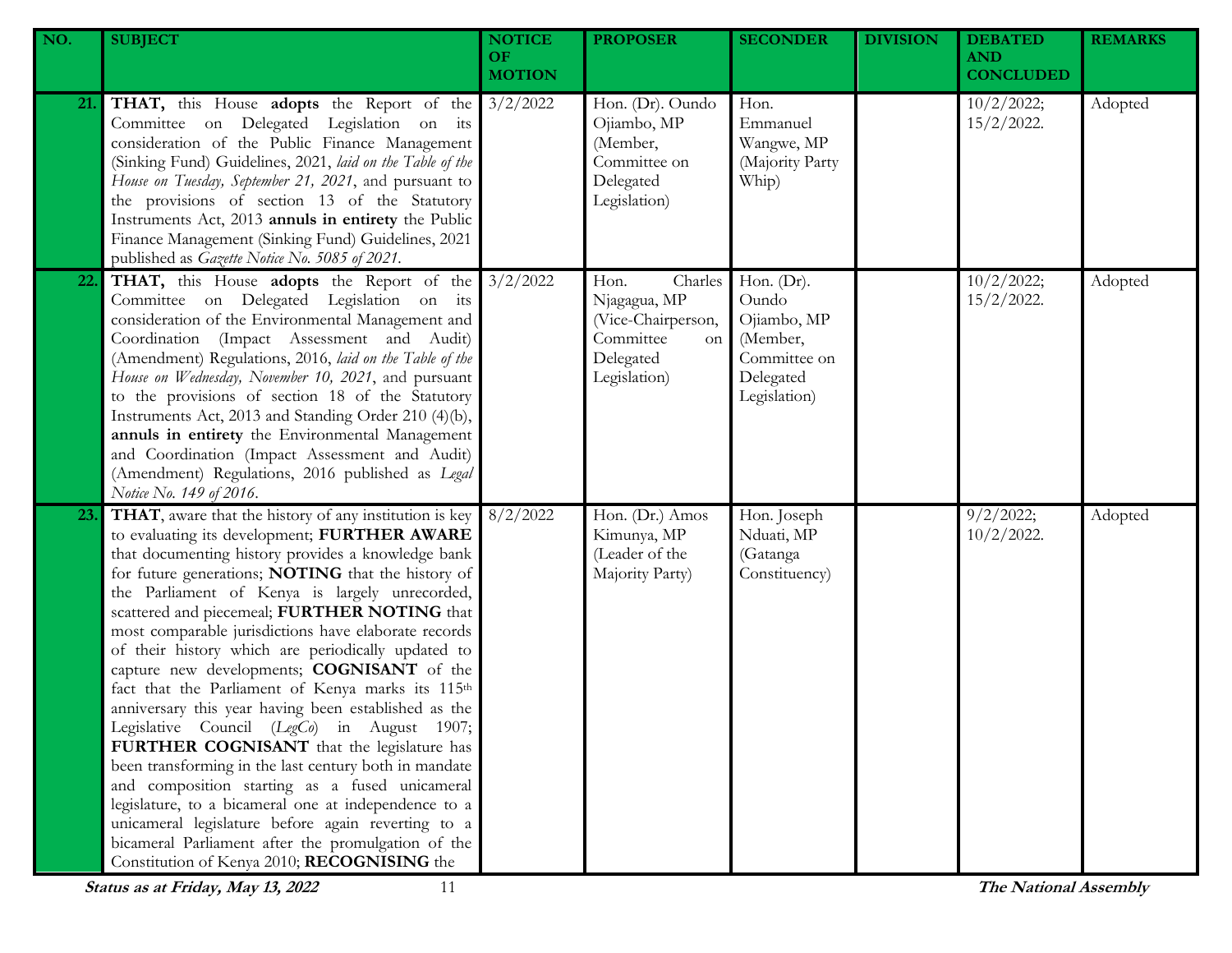| NO. | <b>SUBJECT</b>                                                                                                                                                                                                                                                                                                                                                                                                                                                                                                                                                                                                                                                                                                                                                                                                                                                                                                                                                                                                                                | <b>NOTICE</b><br>OF.<br><b>MOTION</b> | <b>PROPOSER</b>                                                     | <b>SECONDER</b>                                            | <b>DIVISION</b> | <b>DEBATED</b><br><b>AND</b><br><b>CONCLUDED</b> | <b>REMARKS</b>                      |
|-----|-----------------------------------------------------------------------------------------------------------------------------------------------------------------------------------------------------------------------------------------------------------------------------------------------------------------------------------------------------------------------------------------------------------------------------------------------------------------------------------------------------------------------------------------------------------------------------------------------------------------------------------------------------------------------------------------------------------------------------------------------------------------------------------------------------------------------------------------------------------------------------------------------------------------------------------------------------------------------------------------------------------------------------------------------|---------------------------------------|---------------------------------------------------------------------|------------------------------------------------------------|-----------------|--------------------------------------------------|-------------------------------------|
|     | many works of arts, including statues, frescoes, murals<br>and pictures connected with the history of the<br>Parliament of Kenya, including the contributions of<br>great mean and women, families, architects and<br>politicians throughout the 114 years of the history of<br>the institution, and its transformation and growth<br>throughout the period;<br>NOW THEREFORE, in order to ensure the<br>preservation of the history of the institution for future<br>generations, this House resolves -<br>1. THAT, at an appropriate stage, the House appoints<br>a Committee comprising of not more than nine (9)<br>Members to oversee the preservation of these<br>histories for posterity, with special focus on the<br>National Assembly;<br>2. THAT, the copyrights of the History of Parliament of<br>Kenya projects be reserved for the benefit of<br>Parliament and the people of Kenya; and,<br>3. THAT, the Clerk of the National Assembly puts in<br>place and executes appropriate mechanisms to<br>actualize this Resolution. |                                       |                                                                     |                                                            |                 |                                                  |                                     |
| 24  | <b>THAT</b> , pursuant to the provisions of section $15(1)(a)(ii)$<br>of the Parliamentary Powers and Privileges Act, 2017<br>and Standing Order 175, this House approves the<br>appointment of the following Members to the<br>Committee of Parliamentary Powers and Privileges, in<br>addition to the one specified under section $15(1)(a)(i)$ of<br>the said Act:-<br>The Hon. Josphat Kabinga Wachira, M.P.<br>1.<br>The Hon. Anthony Githiaka Kiai, M.P.<br>2.<br>The Hon. Vincent Kipkurui Tuwei, M.P.<br>3.<br>The Hon. Francis Chachu Ganya, M.P.<br>4.<br>The Hon. Didmus W. Barasa Mutua, M.P.<br>5.<br>The Hon. Gladwell Cheruiyot, M.P.<br>6.<br>The Hon. Andrew Mwadime, M.P.<br>7.<br>The Hon. Omar Mwinyi Shimbwa, M.P.<br>8.<br>The Hon. James Onyango Oyoo, M.P.<br>9.<br>The Hon. Danson M. Mwakuwona, M.P.<br>10.<br>The Hon. Oscar K. Sudi, M.P.<br>11.<br>12. The Hon. Johana Ngeno, M.P.<br>13. The Hon. Wario Qalicha Gufu, M.P.                                                                                      | 9/2/2022                              | Hon. (Dr.) Amos<br>Kimunya, MP<br>(Leader of the<br>Majority Party) | Hon.<br>Emmanuel<br>Wangwe, MP<br>(Majority Party<br>Whip) |                 | 9/2/2022                                         | Motion<br>withdrawn by<br>the Mover |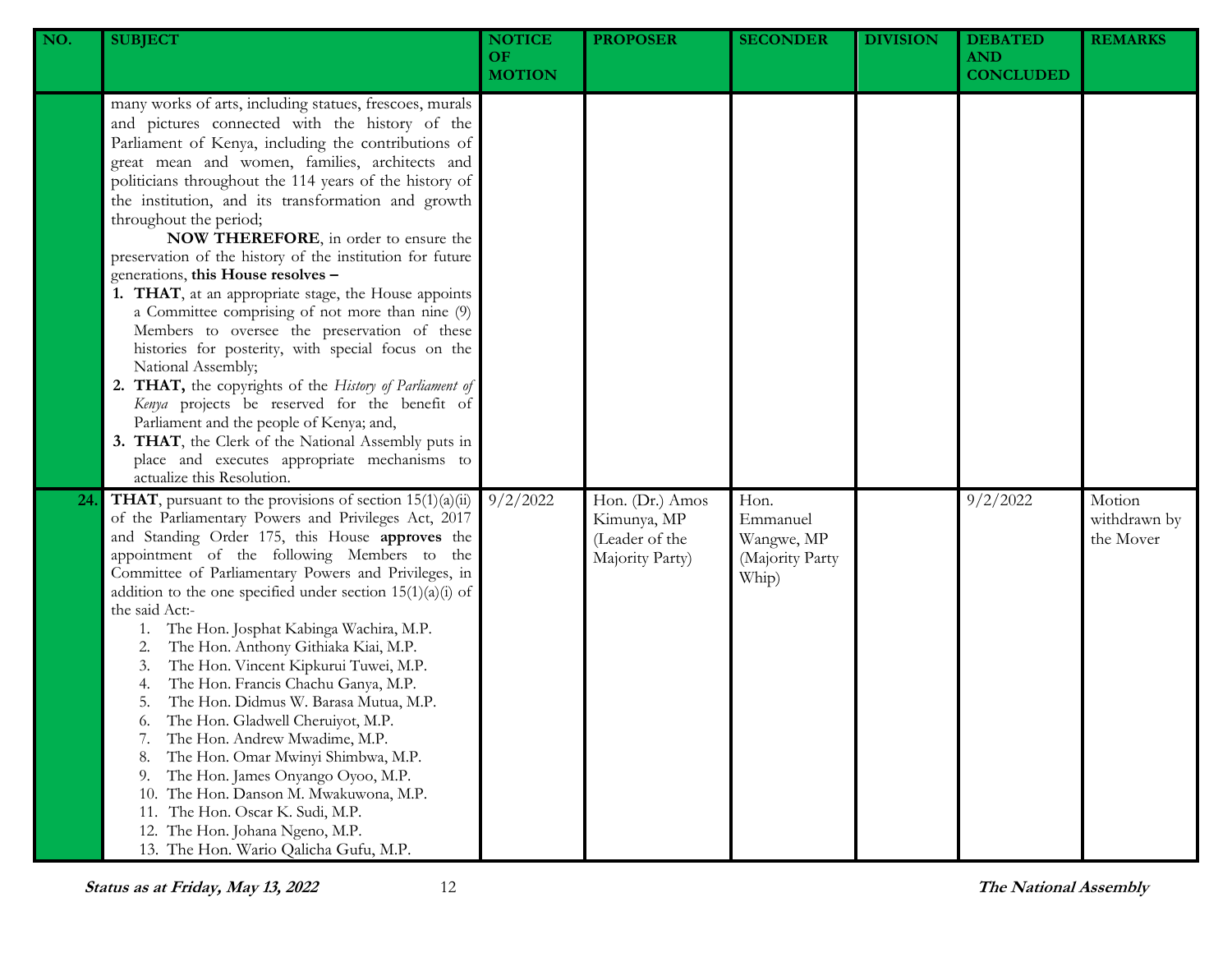| NO.        | <b>SUBJECT</b>                                                                                                                                                                                                                                                                                                                                                                                                                                                                                                                                                                                                                                                                                                                                                                                                                                                              | <b>NOTICE</b><br><b>OF</b><br><b>MOTION</b> | <b>PROPOSER</b>                                                     | <b>SECONDER</b>                                            | <b>DIVISION</b> | <b>DEBATED</b><br><b>AND</b><br><b>CONCLUDED</b> | <b>REMARKS</b> |
|------------|-----------------------------------------------------------------------------------------------------------------------------------------------------------------------------------------------------------------------------------------------------------------------------------------------------------------------------------------------------------------------------------------------------------------------------------------------------------------------------------------------------------------------------------------------------------------------------------------------------------------------------------------------------------------------------------------------------------------------------------------------------------------------------------------------------------------------------------------------------------------------------|---------------------------------------------|---------------------------------------------------------------------|------------------------------------------------------------|-----------------|--------------------------------------------------|----------------|
| <b>25.</b> | THAT, pursuant to the provisions of Standing Order<br>173 and further to the resolutions of the House of 5 <sup>th</sup><br>December, 2017, 15th July, 2020, 11th February, 2021,<br>4th May, 2021 and 13th October, 2021 appointing<br>Members into various Committees, this House<br>approves the appointment of the following Members<br>to the respective Committees as specified hereunder-<br>The Hon. Adan Keynan Wehliye, M.P. to move<br>(i)<br>from the Select Committee on National<br>Cohesion & Equal Opportunity to the<br>Departmental Committee on Defence &<br>Foreign Relations;<br>The Hon. Jeremiah Ng'ayu Kioni, M.P. to move<br>(ii)<br>from the Constitutional Implementation<br>Oversight Committee to the Departmental<br>Committee on Energy;<br>The Hon. Khatib Abdallah Mwashetani, M.P. to<br>(iii)<br>move from the Departmental Committee on | 9/2/2022                                    | Hon. (Dr.) Amos<br>Kimunya, MP<br>(Leader of the<br>Majority Party) | Hon.<br>Emmanuel<br>Wangwe, MP<br>(Majority Party<br>Whip) |                 | 9/2/2022                                         | Adopted        |
|            | Lands to the Departmental Committee on<br>Trade, Industry and Cooperatives;<br>The Hon. Alois Musa Lentoimaga, M.P. to<br>(iv)<br>move from the Departmental Committee on<br>Trade, Industry and Cooperatives to the<br>Constitutional<br>Implementation<br>Oversight<br>Committee;<br>The Hon. Ayub Savula, M.P. to move from the<br>(v)<br>Departmental Committee on Trade, Industry<br>and Cooperatives to the Select Committee on                                                                                                                                                                                                                                                                                                                                                                                                                                       |                                             |                                                                     |                                                            |                 |                                                  |                |
|            | Regional Integration;<br>The Hon. Abdikahim Osman Mohamed, M.P,<br>$(v_i)$<br>to move from the Departmental Committee on<br>Energy to the Departmental Committee on<br>Agriculture & Livestock;                                                                                                                                                                                                                                                                                                                                                                                                                                                                                                                                                                                                                                                                             |                                             |                                                                     |                                                            |                 |                                                  |                |
|            | The Hon. Gathoni Wamuchomba, M.P, to<br>(V11)<br>move from the Departmental Committee on<br>Agriculture & Livestock to the Departmental<br>Committee on Communication, Information<br>and Innovation;<br>The Hon. Katoo Ole Metito Judah, M.P. to be<br>(V111)<br>appointed a Member of the Departmental                                                                                                                                                                                                                                                                                                                                                                                                                                                                                                                                                                    |                                             |                                                                     |                                                            |                 |                                                  |                |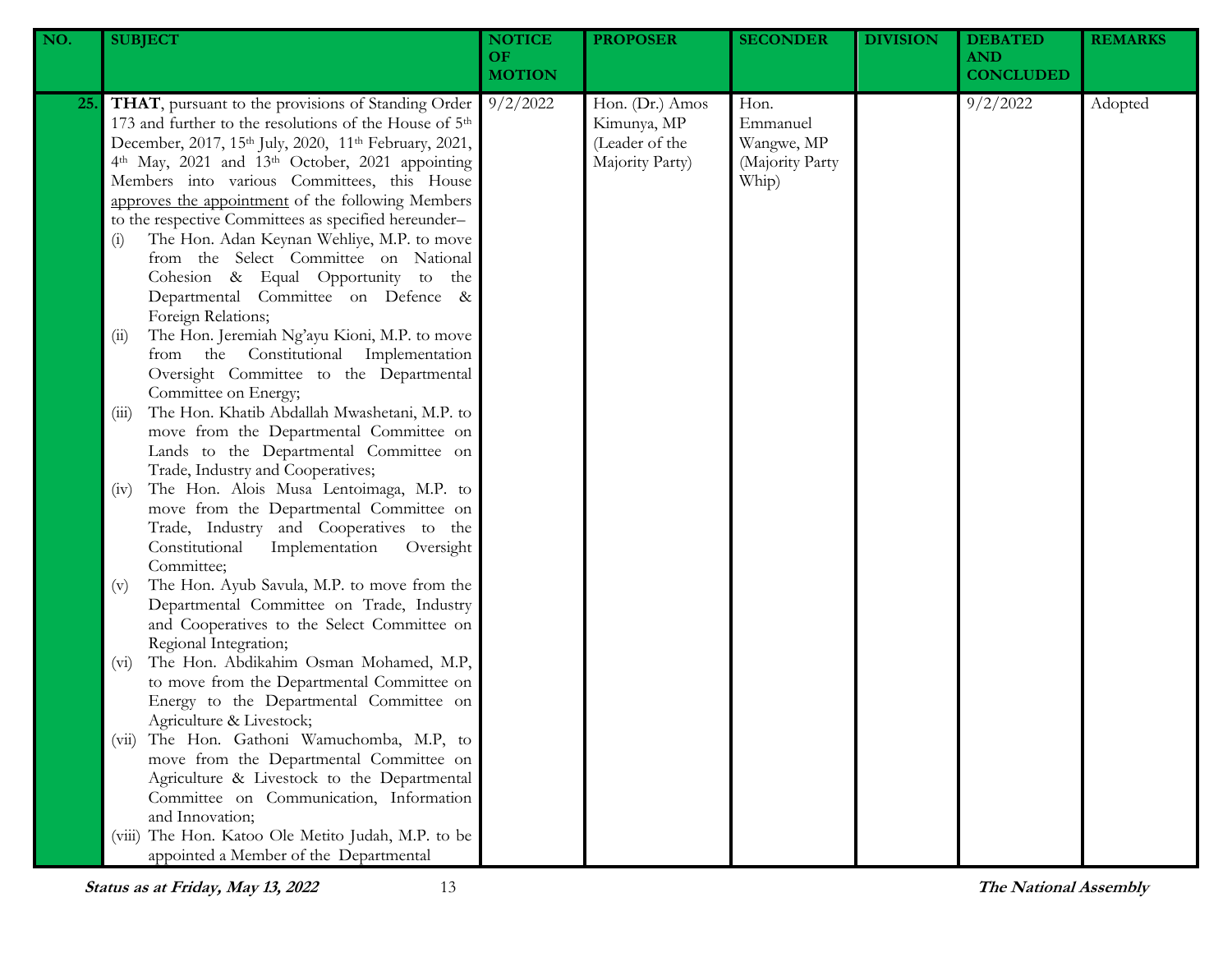| NO. | <b>SUBJECT</b>                                                                                                                                                                                                                                                                                                                                                                                                                                                                                                                                                                                                                                                                                                                                                                                                                                                  | <b>NOTICE</b><br><b>OF</b><br><b>MOTION</b> | <b>PROPOSER</b>                                                     | <b>SECONDER</b>                                       | <b>DIVISION</b> | <b>DEBATED</b><br><b>AND</b><br><b>CONCLUDED</b> | <b>REMARKS</b> |
|-----|-----------------------------------------------------------------------------------------------------------------------------------------------------------------------------------------------------------------------------------------------------------------------------------------------------------------------------------------------------------------------------------------------------------------------------------------------------------------------------------------------------------------------------------------------------------------------------------------------------------------------------------------------------------------------------------------------------------------------------------------------------------------------------------------------------------------------------------------------------------------|---------------------------------------------|---------------------------------------------------------------------|-------------------------------------------------------|-----------------|--------------------------------------------------|----------------|
|     | Committee on Agriculture & Livestock;<br>The Hon. David Gikaria, M.P. to be appointed a<br>(ix)<br>Member of the Departmental Committee on<br>Environment & Natural Resources;<br>The Hon. Japhet Kareke Mbiuki, M.P. to be<br>(x)<br>appointed a Member of the Departmental<br>Committee<br>Industry<br>Trade,<br>on<br>and<br>Cooperatives;<br>The Hon. William Kipkemoi Kisang, M.P. to be<br>$(x_i)$<br>appointed a Member of the Departmental<br>Committee on Lands;<br>The Hon. Ali Wario, M.P. to be appointed a<br>(xii)<br>Member of the Departmental Committee on<br>Energy; and,<br>(xiii) The Hon. Johana Ngeno, M.P. to be appointed<br>a Member of the Select Committee on National<br>Cohesion and Equal Opportunity.                                                                                                                            |                                             |                                                                     |                                                       |                 |                                                  |                |
| 26. | THAT, pursuant to the provisions of Standing<br>Orders 175 and 212B (3), this House approves the<br>appointment of the following Members to the<br>Committee on Members' Services and Facilities:-<br>The Hon. Ezekiel Machogu Ombaki, M.P.<br>The Hon. (Dr.) Swarup Manjan Mishra, M.P.<br>The Hon. Samwel Moroto Chumel, M.P.<br>The Hon. Rehema Hassan, M.P.<br>The Hon. Rigathi Gachagua, M.P.<br>The Hon. Charity Kathambi Chepkwony, M.P.<br>0.<br>The Hon. Elisha Odhiambo, M.P.<br>The Hon. Benard Otieno Okoth, M.P.<br>The Hon. (Eng.) Nzambia Thuddeus Kithua,<br>9.<br>M.P.<br>10. The Hon. Christopher Wangaya Aseka, M.P.<br>11. The Hon. John Walter Owino, M.P.<br>12. The Hon. Elsie Muhanda, M.P.<br>13. The Hon. Generali Nixon Kiprotich Korir,<br>M.P.<br>14. The Hon. Beatrice Nkatha Nyaga, M.P.<br>15. The Hon. Kimani Ichung'wah, M.P. | 9/2/2022                                    | Hon. (Dr.) Amos<br>Kimunya, MP<br>(Leader of the<br>Majority Party) | Hon. David Ole<br>Sankok, MP<br>(Nominated<br>Member) |                 | 9/2/2022                                         | Adopted        |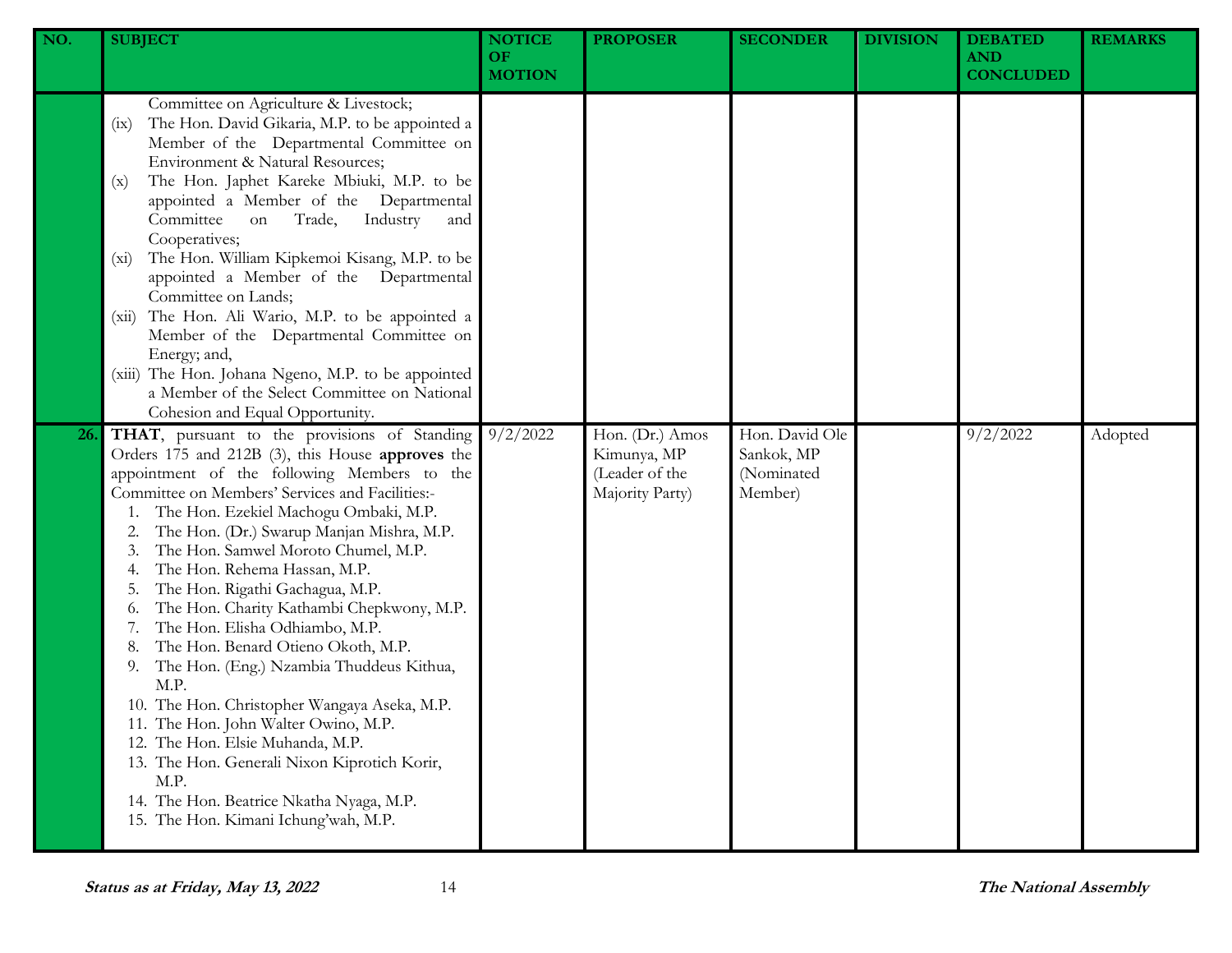| NO. | <b>SUBJECT</b>                                                                                                                                                                                                                                                                                                                                                                                                                                                                                                                                                                                                                                                                                                                                                                     | <b>NOTICE</b><br><b>OF</b><br><b>MOTION</b> | <b>PROPOSER</b>                                                                                             | <b>SECONDER</b>                                                                                                | <b>DIVISION</b> | <b>DEBATED</b><br><b>AND</b><br><b>CONCLUDED</b> | <b>REMARKS</b>     |
|-----|------------------------------------------------------------------------------------------------------------------------------------------------------------------------------------------------------------------------------------------------------------------------------------------------------------------------------------------------------------------------------------------------------------------------------------------------------------------------------------------------------------------------------------------------------------------------------------------------------------------------------------------------------------------------------------------------------------------------------------------------------------------------------------|---------------------------------------------|-------------------------------------------------------------------------------------------------------------|----------------------------------------------------------------------------------------------------------------|-----------------|--------------------------------------------------|--------------------|
| 27. | THAT, taking into consideration the Report of the<br>Departmental Committee on Finance and National<br>Planning on the Recruitment of the National<br>Assembly Nominee to the Equalization Fund<br>Advisory Board, laid on the Table of the House on<br>Wednesday, February 9, 2022 and pursuant to the<br>provisions of Article 204 of the Constitution and<br>paragraph 4(1)(d) of the Public Finance Management<br>(Equalization Fund Administration) Regulations,<br>2021, this House approves the nomination of Mr.<br>Abdullahi Adan Khalif for appointment as the<br>National Assembly nominee to the Equalization Fund<br>Advisory Board in accordance with paragraph 4(1)(d)<br>of the Public Finance Management (Equalization<br>Fund Administration) Regulations, 2021. | 9/2/2022                                    | Hon. Mboni<br>Mwalika, MP<br>(Member,<br>Departmental<br>Committee on<br>Finance and<br>National Planning)  | Hon. Jimmy<br>Angwenyi, MP<br>(Member,<br>Departmental<br>Committee on<br>Finance and<br>National<br>Planning) |                 | 15/2/2022;<br>$16/2/2022$ .                      | Adopted            |
| 28. | THAT, this House adopts the Report of the Select<br>Committee on National Government Constituencies<br>Development Fund on stalled and/or incomplete<br>projects initiated through the NG-CDF but falling<br>under the County Government functions, laid on the<br>Table of the House on Tuesday, August 17, 2021.                                                                                                                                                                                                                                                                                                                                                                                                                                                                 | 9/2/2022                                    | Hon. Wafula<br>Wamunyinyi, MP<br>(Chairperson,<br>Select Committee<br>on NG-CDF)                            |                                                                                                                |                 |                                                  | Awaiting<br>debate |
| 29. | THAT, taking into consideration the findings of the<br>Departmental Committee on Justice and Legal Affairs<br>in its Report on the Vetting of nominees for appointment as<br>Chairperson and Members of the Kenya National Commission<br>on Human Rights, laid on the Table of the House on<br>Thursday, February 10, 2022, and pursuant to the<br>provisions of Article $250(2)(b)$ of the Constitution,<br>section 11(7) of the Kenya National Commission on<br>Human Rights Act, 2011 and section 8 (1) of the<br>Public Appointments (Parliamentary Approval Act,<br>2011, this House approves the appointment of the<br>following persons to the Kenya National Commission<br>on Human Rights: -                                                                              | 10/2/2022                                   | Hon. Muturi<br>Kigano, MP<br>(Chairperson,<br>Departmental<br>Committee on<br>Justice and Legal<br>Affairs) | Hon. Jeniffer<br>Shamalla, MP<br>(Member,<br>Departmental<br>Committee on<br>Justice and<br>Legal Affairs)     |                 | 15/2/2022;<br>$16/2/2022$ .                      | Adopted            |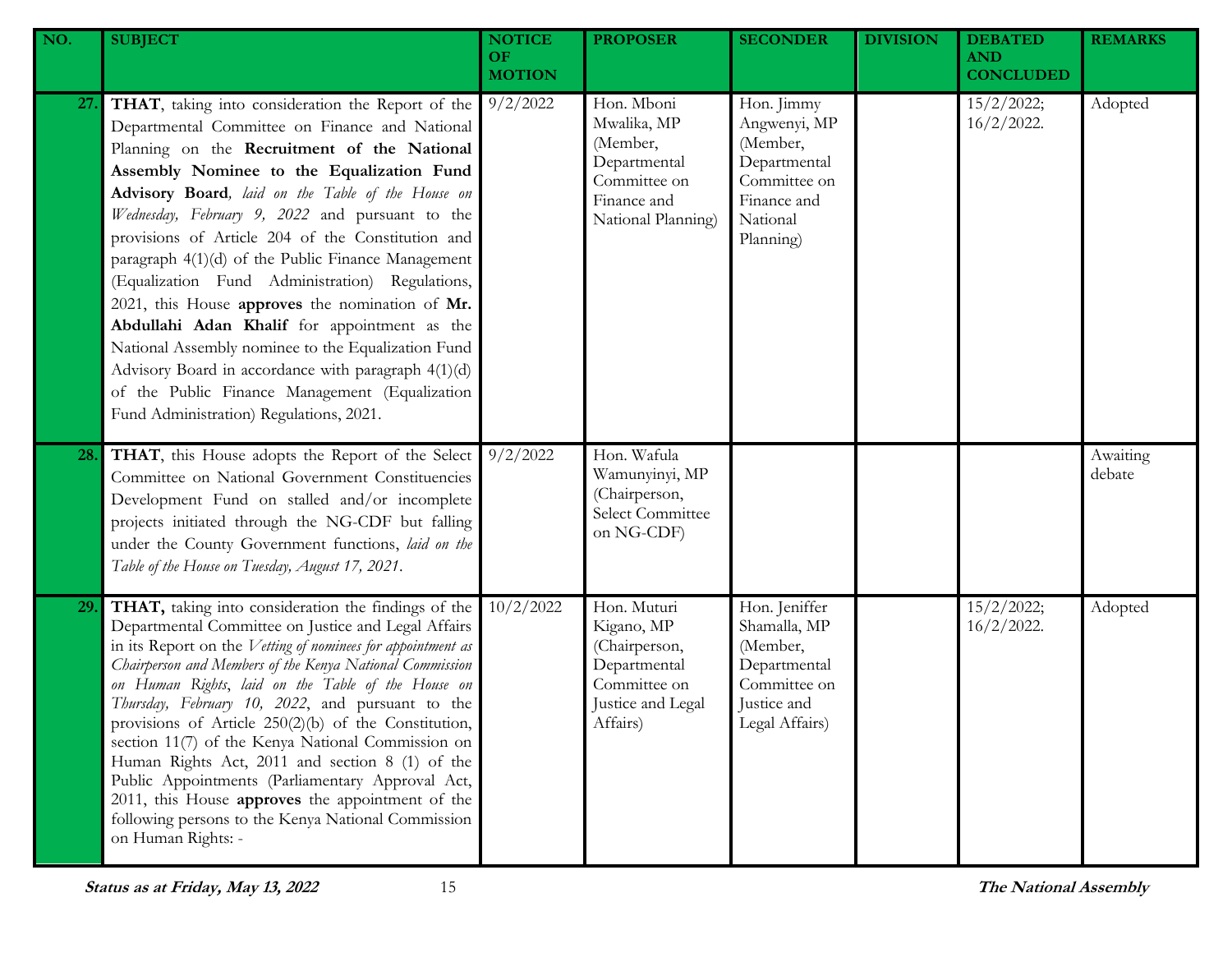| NO. | <b>SUBJECT</b>                                                                                                                                                                                                                                                                                                                                               | <b>NOTICE</b><br><b>OF</b><br><b>MOTION</b> | <b>PROPOSER</b>                                                                     | <b>SECONDER</b>                                                                    | <b>DIVISION</b> | <b>DEBATED</b><br><b>AND</b><br><b>CONCLUDED</b> | <b>REMARKS</b>                          |
|-----|--------------------------------------------------------------------------------------------------------------------------------------------------------------------------------------------------------------------------------------------------------------------------------------------------------------------------------------------------------------|---------------------------------------------|-------------------------------------------------------------------------------------|------------------------------------------------------------------------------------|-----------------|--------------------------------------------------|-----------------------------------------|
|     | Ms. Roseline Doreen Adhiambo Odhiambo -<br>1)<br>Odede - Chairperson;<br>Prof. Marion Wanjiku Mutugi - Member;<br>2)<br>Dr. Raymond Plal Sangsang Nyeris - Member;<br>3)<br>Ms. Sara Talaso Bonaya - Member; and<br>$\left(4\right)$<br>Dr. Dennis Nyongesa Wamalwa - Member.<br>5)                                                                          |                                             |                                                                                     |                                                                                    |                 |                                                  |                                         |
| 30. | THAT, this House adopts the Report of the Budget<br>and Appropriations Committee on the Budget Policy<br>Statement for the financial year 2022/2023, laid on the<br>Table of the House on Tuesday, February 15, 2022 and<br>pursuant to the provisions of section 25(7) of the<br>Public Finance Management Act, 2012 and Standing<br>Order 232(9) and (10)- | 15/2/2022                                   | Hon. Kanini Kega,<br>MP (Chairperson,<br>Budget and<br>Appropriations<br>Committee) | Hon. Mark<br>Nyamita, MP<br>(Member,<br>Budget and<br>Appropriations<br>Committee) |                 | 24/2/2022                                        | Adopted with<br>amendments<br>(in bold) |
|     | approves the Budget Policy Statement (BPS) for<br>$\left( a\right)$<br>the financial year 2022/2023;                                                                                                                                                                                                                                                         |                                             |                                                                                     |                                                                                    |                 |                                                  |                                         |
|     | makes the following financial resolutions with<br>(b)<br>respect to the BPS -                                                                                                                                                                                                                                                                                |                                             |                                                                                     |                                                                                    |                 |                                                  |                                         |
|     | approves the National Government's Budget<br>ceiling for the year 2022/2023 at Ksh.<br>2,075.011 billion-                                                                                                                                                                                                                                                    |                                             |                                                                                     |                                                                                    |                 |                                                  |                                         |
|     | Of which:<br>1. Executive Ksh. 2,005.910 billion                                                                                                                                                                                                                                                                                                             |                                             |                                                                                     |                                                                                    |                 |                                                  |                                         |
|     | Of which: Office of the Auditor General<br>Ksh. 6.378 billion<br>2. Parliament Ksh. 50.220 billion                                                                                                                                                                                                                                                           |                                             |                                                                                     |                                                                                    |                 |                                                  |                                         |
|     | 3. Judiciary<br>Ksh. 18.885 billion                                                                                                                                                                                                                                                                                                                          |                                             |                                                                                     |                                                                                    |                 |                                                  |                                         |
|     | (ii) resolves that, the budget ceilings of the<br>Ministries, Departments and Agencies<br>(MDAs) be rationalized to be within the<br>deficit as approved herein, and further that<br>necessary measures be put in place to collect<br>additional revenue;                                                                                                    |                                             |                                                                                     |                                                                                    |                 |                                                  |                                         |
|     |                                                                                                                                                                                                                                                                                                                                                              |                                             |                                                                                     |                                                                                    |                 |                                                  |                                         |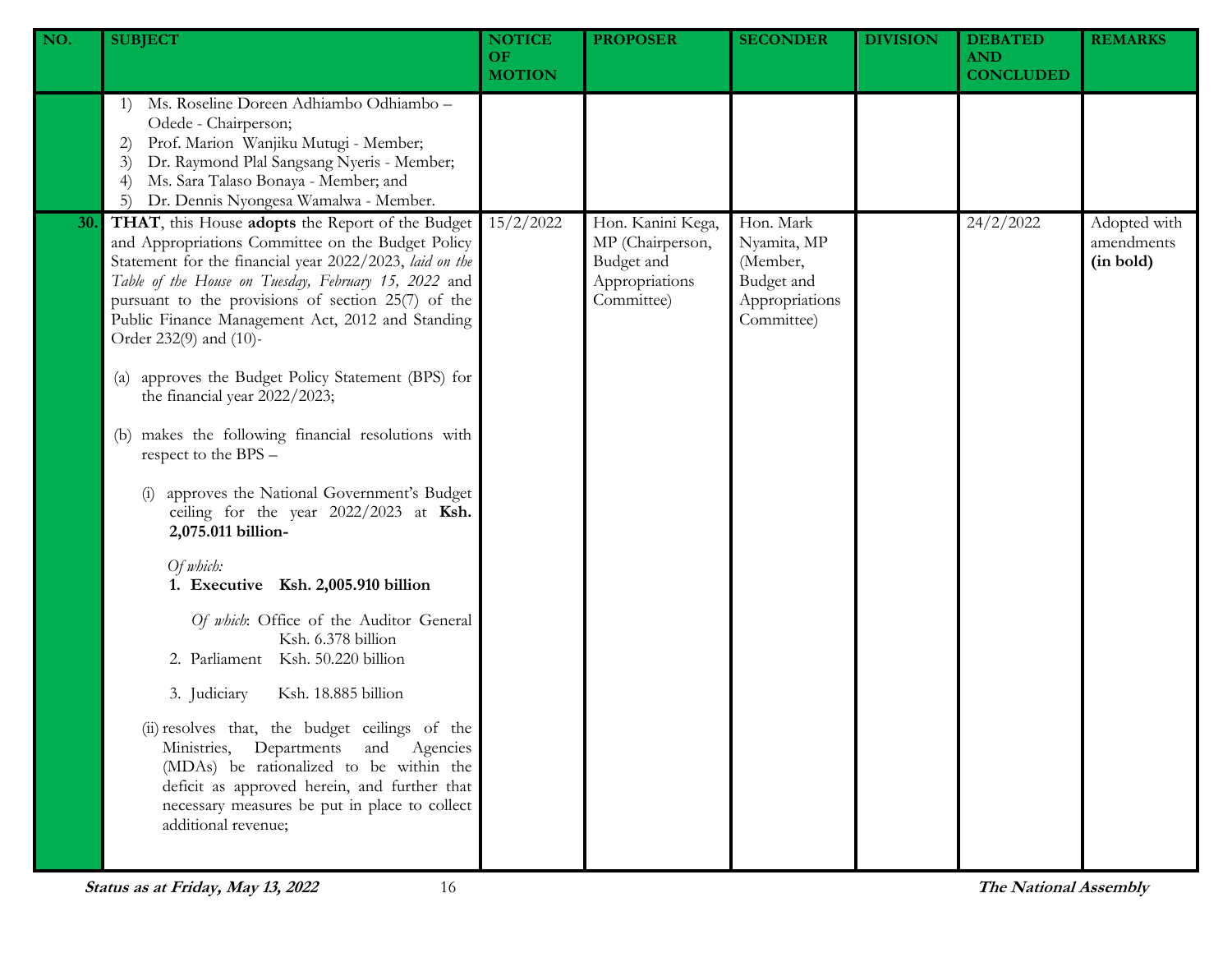| NO. | <b>SUBJECT</b>                                                                                                                                                                                                                                                                                                                                                                                                                                                                                                                                                                                                                                                                                                                                                                                    | <b>NOTICE</b><br><b>OF</b><br><b>MOTION</b> | <b>PROPOSER</b> | <b>SECONDER</b> | <b>DIVISION</b> | <b>DEBATED</b><br><b>AND</b><br><b>CONCLUDED</b> | <b>REMARKS</b> |
|-----|---------------------------------------------------------------------------------------------------------------------------------------------------------------------------------------------------------------------------------------------------------------------------------------------------------------------------------------------------------------------------------------------------------------------------------------------------------------------------------------------------------------------------------------------------------------------------------------------------------------------------------------------------------------------------------------------------------------------------------------------------------------------------------------------------|---------------------------------------------|-----------------|-----------------|-----------------|--------------------------------------------------|----------------|
|     | the County Governments'<br>(iii) approves<br>Equitable Share at Ksh. 370 billion;<br>(iv) approves the Equalization Fund at Ksh. 7.068<br>billion;<br>(v) approves the Conditional Grants at Ksh. 37<br>billion, to be distributed in accordance with<br>Annex 4 of the Report of the Budget and<br>Appropriations Committee;<br>(c) makes the policy resolutions contained in the<br>First Schedule to the Report (Policy Resolutions<br>relating to the Budget Policy Statement for the financial<br>year 2022/23);<br>(d) insertion of the following words immediately<br>after paragraph (c)-<br>"Subject to deletion of "paragraph 78"<br>appearing on page 25 of the Report and<br>substituting thereof with the following new                                                              |                                             |                 |                 |                 |                                                  |                |
|     | paragraph-<br>"78. The Committee is concerned that the BPS<br>had proposed an overall deficit of Ksh.846<br>billion which has a potential to breach the<br>approved debt ceiling of Ksh. 9 trillion.<br>The Committee therefore urges the<br>National Treasury to amend the debt<br>ceiling to enable them implement the<br>budget<br>rationalize<br>as<br>proposed,<br>expenditure or implement revenue<br>enhancing measures."<br>(e) That, the consequential amendments be<br>effected in the Report thereof;<br>orders that the resolutions form the basis for the<br>(f)<br>preparation of the 2022/2023 budget; and,<br>(g) resolves that the Budget Policy Statement for the<br>financial year 2022/2023 forms the basis for the<br>introduction of the Division of Revenue Bill,<br>2022. |                                             |                 |                 |                 |                                                  |                |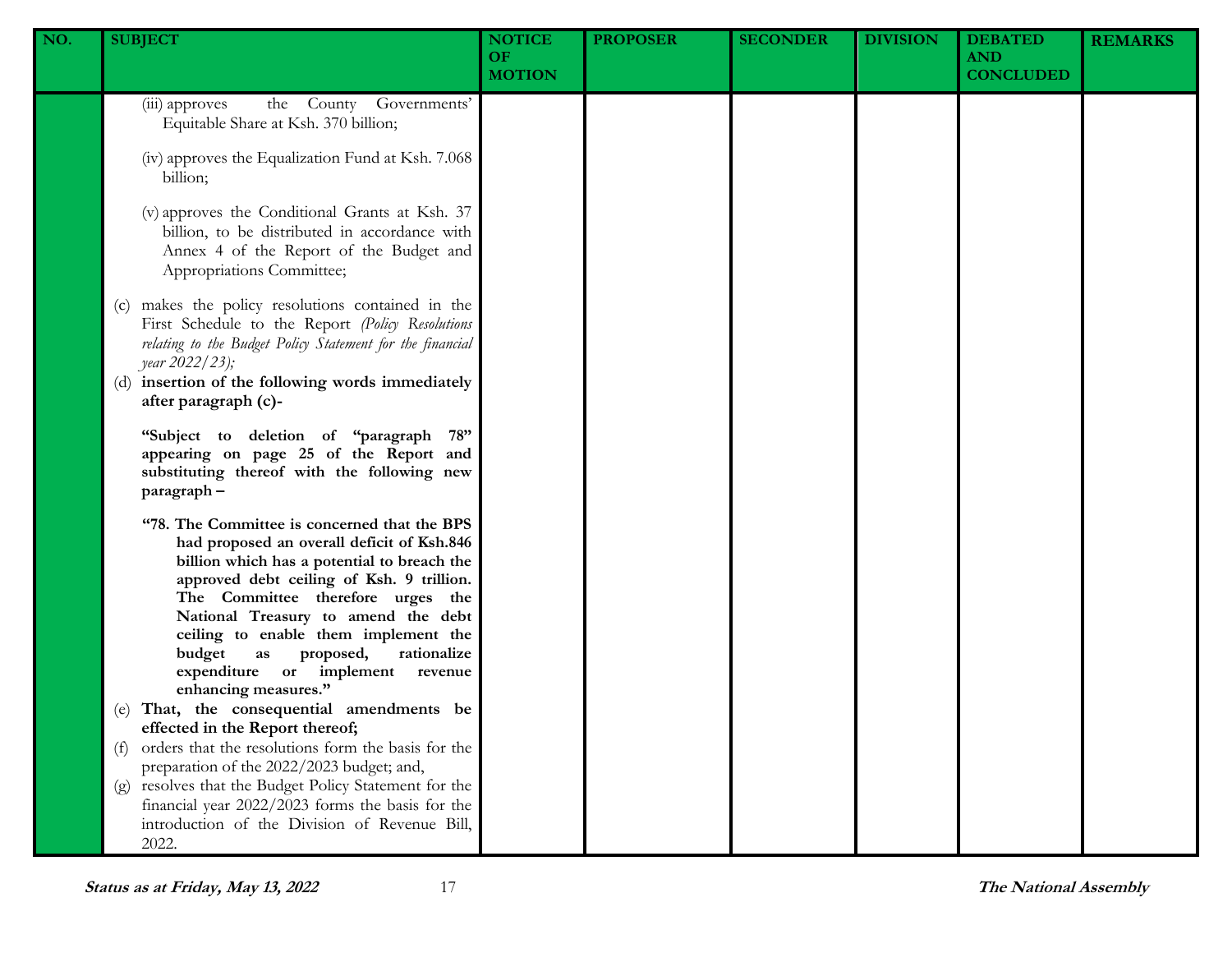| NO. | <b>SUBJECT</b>                                                                                                                                                                                                                                                                                                                                                                                                                                                                                                                                                                                                                                                                                                                                                                                                                                                                                                                                                                                                                                                                                               | <b>NOTICE</b><br>OF.<br><b>MOTION</b> | <b>PROPOSER</b>                                                                            | <b>SECONDER</b>                                            | <b>DIVISION</b> | <b>DEBATED</b><br><b>AND</b><br><b>CONCLUDED</b> | <b>REMARKS</b>                          |
|-----|--------------------------------------------------------------------------------------------------------------------------------------------------------------------------------------------------------------------------------------------------------------------------------------------------------------------------------------------------------------------------------------------------------------------------------------------------------------------------------------------------------------------------------------------------------------------------------------------------------------------------------------------------------------------------------------------------------------------------------------------------------------------------------------------------------------------------------------------------------------------------------------------------------------------------------------------------------------------------------------------------------------------------------------------------------------------------------------------------------------|---------------------------------------|--------------------------------------------------------------------------------------------|------------------------------------------------------------|-----------------|--------------------------------------------------|-----------------------------------------|
| 31. | THAT, this House adopts the Report of the<br>Budget and Appropriations Committee on the<br>Medium-Term Debt Management Strategy for<br>the financial year 2022/2023 submitted by the<br>Cabinet Secretary for the National Treasury<br>pursuant to the provisions of section 33 of the<br>Public Finance Management Act, 2012 and<br>Standing Order 232(4), laid on the Table of the House<br>on Tuesday, February 15, 2022 and pursuant to the<br>provisions of section 15(4) of the Public Finance<br>Management Act, 2012 and Standing Order<br>$232(9)$ and $(10)$ -<br>the Medium-Term Debt<br>a) approves<br>Management Strategy for the financial<br>year 2022/2023;<br>makes the policy resolutions contained<br>b)<br>in the Schedule to the Order Paper (Policy<br>Resolutions relating to the Medium-Term Debt<br>Management Strategy for the financial year<br>2022/23); and,<br>deletes the words "This should be<br>$\mathbf{C}$<br>consistent with the fiscal deficit of<br>Ksh.400 billion or 3% of GDP whichever<br>is lower" in paragraph 18 (Financial<br>Recommendations) of the Report. | 15/2/2022                             | Hon. Kanini Kega,<br>MP (Chairperson,<br>Budget and<br>Appropriations<br>Committee)        | Hon.<br>Emmanuel<br>Wangwe, MP<br>(Majority Party<br>Whip) |                 | 1/3/2022;<br>$2/3/2022$ .                        | Adopted with<br>amendments<br>(in bold) |
| 32. | THAT, this House adopts the Eleventh Report of<br>the Special Funds Accounts Committee on Audited<br>Financial Statements for the National Government<br>Constituencies Development Fund for twenty-six<br>(26) Constituencies in the Counties of Mombasa,<br>Kilifi, Kwale, Taita Taveta, Lamu and Tana River for<br>the Financial Years 2013/2014, 2014/2015 and<br>2015/2016, laid on the Table of the House on Thursday,<br>December 2, 2021.                                                                                                                                                                                                                                                                                                                                                                                                                                                                                                                                                                                                                                                            | 16/2/2022                             | Hon. (Dr.) Robert<br>Pukose, MP<br>(Member, Special<br><b>Funds Accounts</b><br>Committee) |                                                            |                 |                                                  | Awaiting<br>debate                      |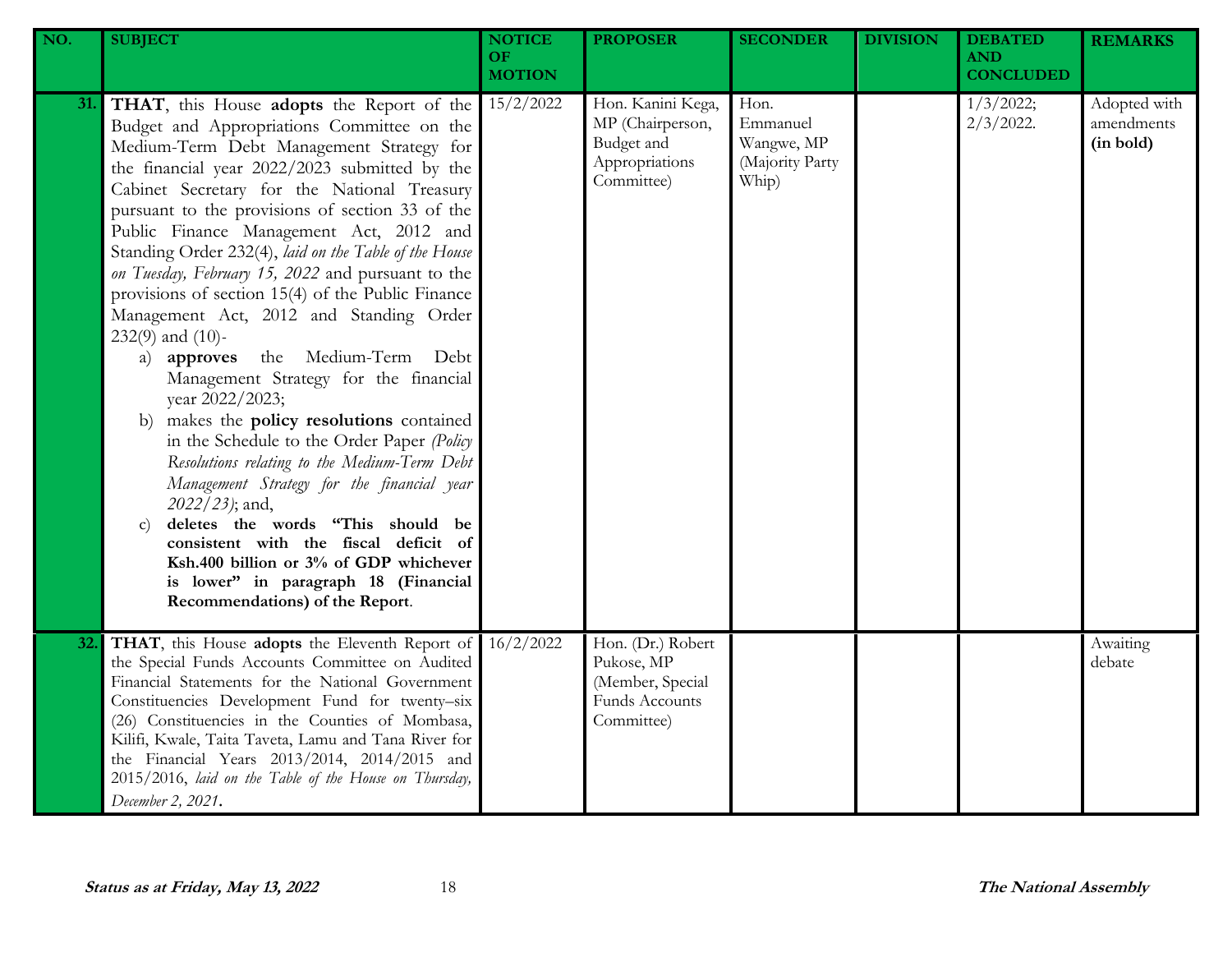| NO.        | <b>SUBJECT</b>                                                                                                                                                                                                                                                                                                                                                                                                                                                                                                                                                                                                                                                                                                                                                   | <b>NOTICE</b><br><b>OF</b><br><b>MOTION</b> | <b>PROPOSER</b>                                                                             | <b>SECONDER</b>                                                                       | <b>DIVISION</b> | <b>DEBATED</b><br><b>AND</b><br><b>CONCLUDED</b> | <b>REMARKS</b>     |
|------------|------------------------------------------------------------------------------------------------------------------------------------------------------------------------------------------------------------------------------------------------------------------------------------------------------------------------------------------------------------------------------------------------------------------------------------------------------------------------------------------------------------------------------------------------------------------------------------------------------------------------------------------------------------------------------------------------------------------------------------------------------------------|---------------------------------------------|---------------------------------------------------------------------------------------------|---------------------------------------------------------------------------------------|-----------------|--------------------------------------------------|--------------------|
| <b>33.</b> | THAT, this House adopts the Report of the Public<br>Investments Committee on its consideration of the<br>Special Audit Report on Utilization of COVID-19<br>Funds by the Kenya Medical Supplies Authority, laid<br>on the Table of the House on Wednesday, September 22,<br>2021.                                                                                                                                                                                                                                                                                                                                                                                                                                                                                | 17/2/2022                                   | The Hon.<br>Abdullswamad<br>Nassir, MP<br>(Chairperson,<br>Public Investments<br>Committee) |                                                                                       |                 |                                                  | Awaiting<br>debate |
| 34.        | THAT, this House adopts the Report of the Select<br>Committee on the National Government Constituencies<br>Development Fund on its consideration of the list of<br>nominees to the National Government Constituencies<br>Development Fund Committee<br>for<br>Ugenya<br>Constituency, laid on the Table of the House on Thursday,<br>February 17, 2022, and pursuant to the provisions of<br>section 43(4) of the National Government Constituency<br>Development Fund Act, 2015 and paragraphs 5(2) and<br>(10) of the National Government Constituencies<br>Development Fund Regulations, 2016, approves the list<br>of nominees for appointment to the Ugenya<br><b>Constituency Committee</b> of the National Government<br>Constituencies Development Fund. | 17/2/2022                                   | Hon. Wafula<br>Wamunyinyi, MP<br>(Chairperson,<br>Select Committee<br>on NG-CDF)            | Hon. Ferdinand<br>Wanyonyi, MP<br>(Member, Select<br>Committee on<br>NG-CDF)          |                 | 22/2/2022                                        | Adopted            |
| 35.        | THAT, this House adopts the Report of the<br>Committee on Delegated Legislation on its<br>consideration of the Public Finance Management<br>(National Roads Toll Fund) Regulations, 2021, laid on the<br>Table of the House on Thursday, February 17, 2022, and<br>pursuant to the provisions of section 24 (4) of the Public<br>Finance Management Act, 2012 and section 6A of the<br>Public Roads Toll Act, approves the Public Finance<br>Management (National Roads Toll Fund) Regulations,<br>2021, published as Legal Notice No. 222 of 2021.                                                                                                                                                                                                              | 17/2/2022                                   | Hon. Robert Mbui,<br>MP<br>(Member,<br>Committee<br>on<br>Delegated<br>Legislation)         | Hon.<br>Oundo<br>Ojiambo, MP<br>(Member,<br>Committee on<br>Delegated<br>Legislation) |                 | 24/3/2022;<br>29/3/2022.                         | Adopted            |
| 36.        | THAT, this House adopts the Report of the Select<br>Committee on Implementation on its consideration of<br>the Implementation Status of the Report of the<br>Departmental Committee on Lands on its<br>consideration of the Petition by former workers of the<br>late Mayer Jacob Samuels regarding the invasion and<br>eviction of the workers from their land in Roysambu<br>Constituency by the Kenya Defence Forces, laid on the<br>Table of the House on Wednesday, December 22, 2021.                                                                                                                                                                                                                                                                      | 22/2/2022                                   | The Hon. Moitalel<br>Ole Kenta, MP<br>(Chairperson,<br>Committee on<br>Implementation)      |                                                                                       |                 |                                                  | Awaiting<br>debate |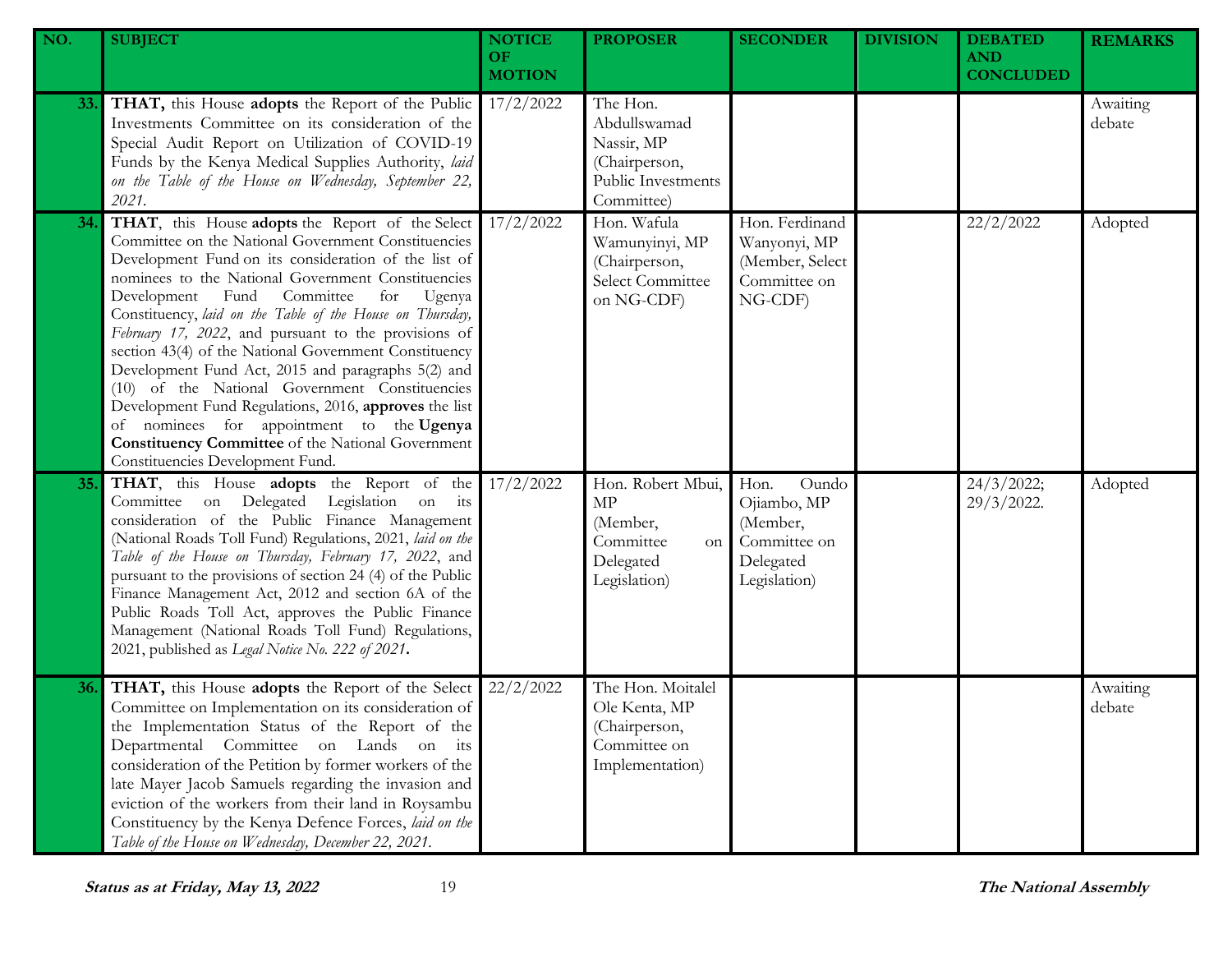| NO. | <b>SUBJECT</b>                                                                                                                                                                                                                                                                                                                                                                                                    | <b>NOTICE</b><br>OF.<br><b>MOTION</b> | <b>PROPOSER</b>                                                                                        | <b>SECONDER</b>                                          | <b>DIVISION</b> | <b>DEBATED</b><br><b>AND</b><br><b>CONCLUDED</b> | <b>REMARKS</b>     |
|-----|-------------------------------------------------------------------------------------------------------------------------------------------------------------------------------------------------------------------------------------------------------------------------------------------------------------------------------------------------------------------------------------------------------------------|---------------------------------------|--------------------------------------------------------------------------------------------------------|----------------------------------------------------------|-----------------|--------------------------------------------------|--------------------|
| 37. | THAT, this House adopts the Report of the Select<br>Committee on Implementation on its consideration of<br>the Implementation Status of the Report of the<br>Departmental Committee on Lands on a Petition on<br>irregular renewal of leases of land by Del Monte<br>Kenya Limited, laid on the Table of the House on<br>Wednesday, December 22, 2021.                                                            | 22/2/2022                             |                                                                                                        |                                                          |                 |                                                  |                    |
| 38. | THAT, this House adopts the Report of the<br>Committee on Delegated Legislation on its<br>consideration of the Irrigation (General)<br>Regulations, 2021, laid on the Table of the House on<br>Wednesday, February 23, 2022, and pursuant to the<br>provisions of section 34(2) of the Irrigation Act, 2019,<br>approves the Irrigation (General) Regulations, 2021<br>published as Legal Notice No. 199 of 2021. | 23/2/2022                             | Oundo<br>Hon.<br>Ojiambo, MP<br>(Member,<br>Committee<br>on<br>Delegated<br>Legislation)               | Nduati.<br>Hon<br>Ngugi, MP<br>(Gatanga<br>Constituency) |                 | 24/3/2022;<br>29/3/2022.                         | Adopted            |
| 39. | THAT, this House adopts the Report of the Select<br>Committee on Implementation on its consideration of<br>the Implementation Status of the Report of the<br>Departmental Committee on Finance and National<br>Planning on the Optimization of Revenue in Grain<br>Handling Services at the Port of Mombasa, laid on the<br>Table of the House on Thursday, February 24, 2022.                                    | 24/2/2022                             | The Hon. Moitalel<br>Ole Kenta, MP<br>(Chairperson,<br>Committee on<br>Implementation)                 |                                                          |                 |                                                  | Awaiting<br>debate |
| 40. | THAT, this House adopts the Report of the<br>Committee on Members' Services and Facilities on a<br>Study Visit to the Legislative Assembly of Alberta,<br>Canada undertaken from 14th to 18th October 2019,<br>laid on the Table of the House on Tuesday, December 1, 2020.                                                                                                                                       | 24/2/2022                             | Hon. Christopher<br>Aseka, MP<br>(Chairperson,<br>Committee on<br>Members' Services<br>and Facilities) |                                                          |                 |                                                  | Awaiting<br>debate |
| 41. | THAT, this House adopts the Report of the Select<br>Committee on Members' Services and Facilities on<br>Establishment of a Parliamentary Health Services Unit<br>laid on the Table of the House on Wednesday, August 11,<br>2021.                                                                                                                                                                                 | 24/2/2022                             | Hon. Christopher<br>Aseka, MP<br>(Chairperson,<br>Committee on<br>Members' Services<br>and Facilities) |                                                          |                 |                                                  | Awaiting<br>debate |
|     | THAT, pursuant to Standing Order 33(1), I seek<br>leave for the adjournment of the House for the<br>purposes of discussing rising food prices in the<br>country.                                                                                                                                                                                                                                                  | 24/2/2022                             | Hon. David Ole<br>Sankok, MP<br>(Nominated<br>Member)                                                  |                                                          |                 |                                                  | Awaiting<br>debate |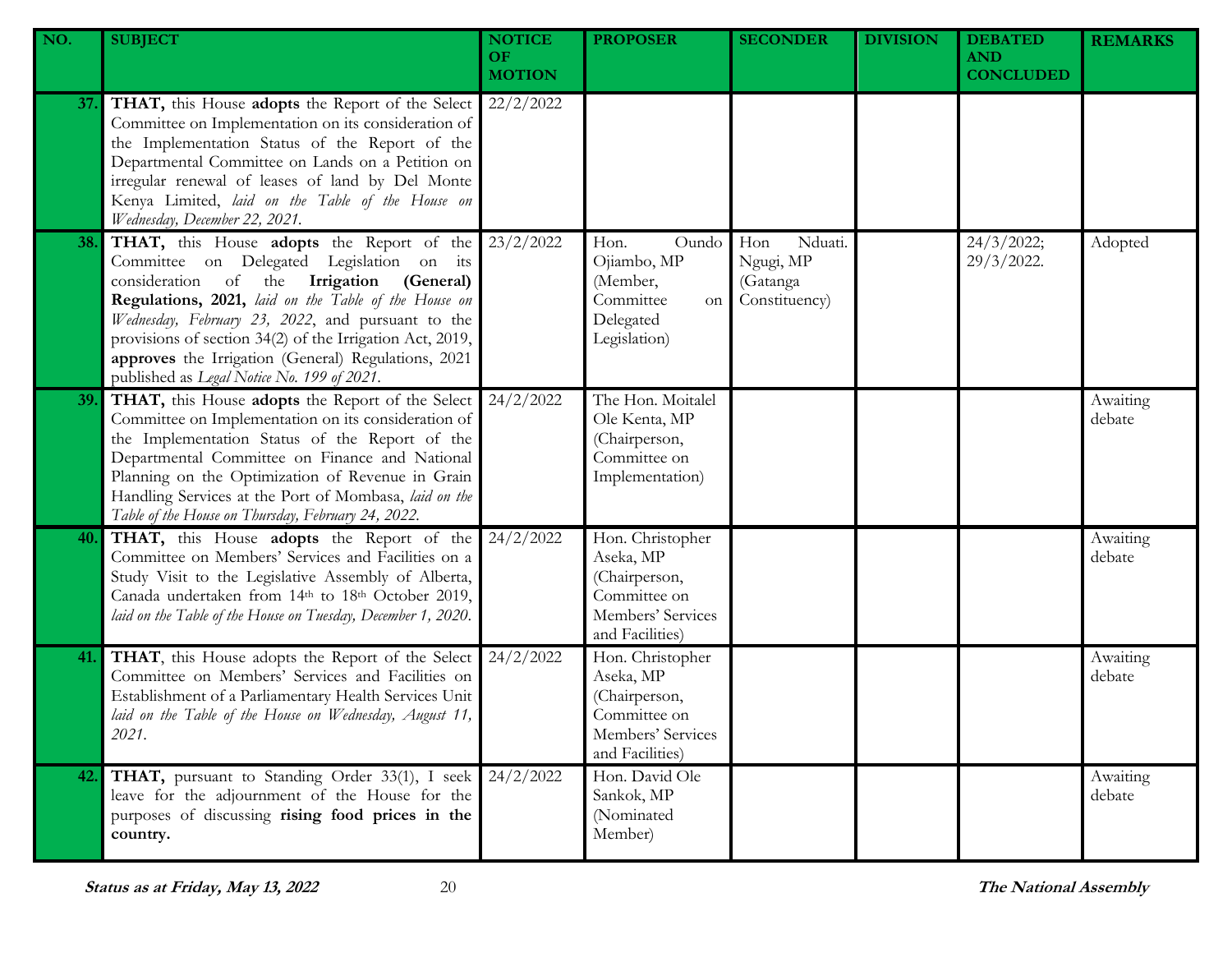| NO. | <b>SUBJECT</b>                                                                                                                                                                                                                                                                                                                                                                                                                                                                                                                                                                                                                                                                                                                                                                                                                                                                                                                                                                                                                                                                                                                                                               | <b>NOTICE</b><br><b>OF</b><br><b>MOTION</b> | <b>PROPOSER</b>                                                                               | <b>SECONDER</b>                                                                            | <b>DIVISION</b> | <b>DEBATED</b><br><b>AND</b><br><b>CONCLUDED</b> | <b>REMARKS</b>                          |
|-----|------------------------------------------------------------------------------------------------------------------------------------------------------------------------------------------------------------------------------------------------------------------------------------------------------------------------------------------------------------------------------------------------------------------------------------------------------------------------------------------------------------------------------------------------------------------------------------------------------------------------------------------------------------------------------------------------------------------------------------------------------------------------------------------------------------------------------------------------------------------------------------------------------------------------------------------------------------------------------------------------------------------------------------------------------------------------------------------------------------------------------------------------------------------------------|---------------------------------------------|-----------------------------------------------------------------------------------------------|--------------------------------------------------------------------------------------------|-----------------|--------------------------------------------------|-----------------------------------------|
| 43. | THAT, pursuant to the provisions of Standing Order<br>$30(3)(a)$ , this House resolves to extend its sitting until<br>the conclusion of business appearing under Order<br>No.11.                                                                                                                                                                                                                                                                                                                                                                                                                                                                                                                                                                                                                                                                                                                                                                                                                                                                                                                                                                                             | Procedural                                  | Hon. (Dr.) Amos<br>Kimunya, MP<br>(Leader of the<br>Majority Party)                           | Hon. John<br>Mbadi, MP<br>(Leader of the<br>Minority Party)                                |                 | 24/2/2022                                        | Adopted                                 |
| 44. | THAT, notwithstanding the provisions of Standing<br>Order 120, this House resolves to reduce the<br>publication period of the Division of Revenue Bill<br>(National Assembly Bill No. 8 of 2022) from 7 days to<br>4 days.                                                                                                                                                                                                                                                                                                                                                                                                                                                                                                                                                                                                                                                                                                                                                                                                                                                                                                                                                   | Procedural                                  | Hon. Kanini Kega,<br><b>MP</b><br>(Chairperson,<br>Budget and<br>Appropriations<br>Committee) | Hon. $(Dr.)$<br>Amos<br>Kimunya, MP<br>(Leader of the<br>Majority Party)                   |                 | 1/3/2022                                         | Adopted                                 |
| 45. | THAT, this House adopts the Report of the Budget<br>and Appropriations Committee on the First<br>Supplementary Estimates for the Financial Year<br>2021/2022, laid on the Table of the House on Tuesday,<br>March 22, 2022 and pursuant to the provisions of<br>Article 223 of the Constitution and Standing Order<br>243-<br>approves an increment of the total recurrent<br>(i)<br>expenditure for Financial Year 2021/2022 by<br>Kshs. 125,262,384,778.00 in respect of the<br>Votes contained in the FIRST SCHEDULE;<br>approves an increment of the total capital<br>(ii)<br>expenditure for Financial Year 2021/2022 by<br>Kshs. 14,490,551,509.00 in respect of the<br>Votes contained in the FIRST SCHEDULE;<br>approves an overall increment in the total<br>(iii)<br>budget for Financial Year 2021/2022 by Kshs.<br>139,752,936,287.00 in respect of the VOTES<br>contained in the First Schedule;<br>resolves that the new FIRST SCHEDULE<br>(1V)<br>forms the basis for the introduction of the First<br>Supplementary Appropriation Bill, 2022; and,<br>further makes the policy resolutions contained<br>(v)<br>in the SECOND SCHEDULE to the Order<br>Paper. | 22/3/2022                                   | Hon. Kanini Kega,<br>MP<br>(Chairperson,<br>Budget and<br>Appropriations<br>Committee)        | Hon. (Dr.)<br>Makali Mulu,<br>MP<br>(Member,<br>Budget and<br>Appropriations<br>Committee) |                 | 29/3/2022                                        | Adopted with<br>amendments<br>(in bold) |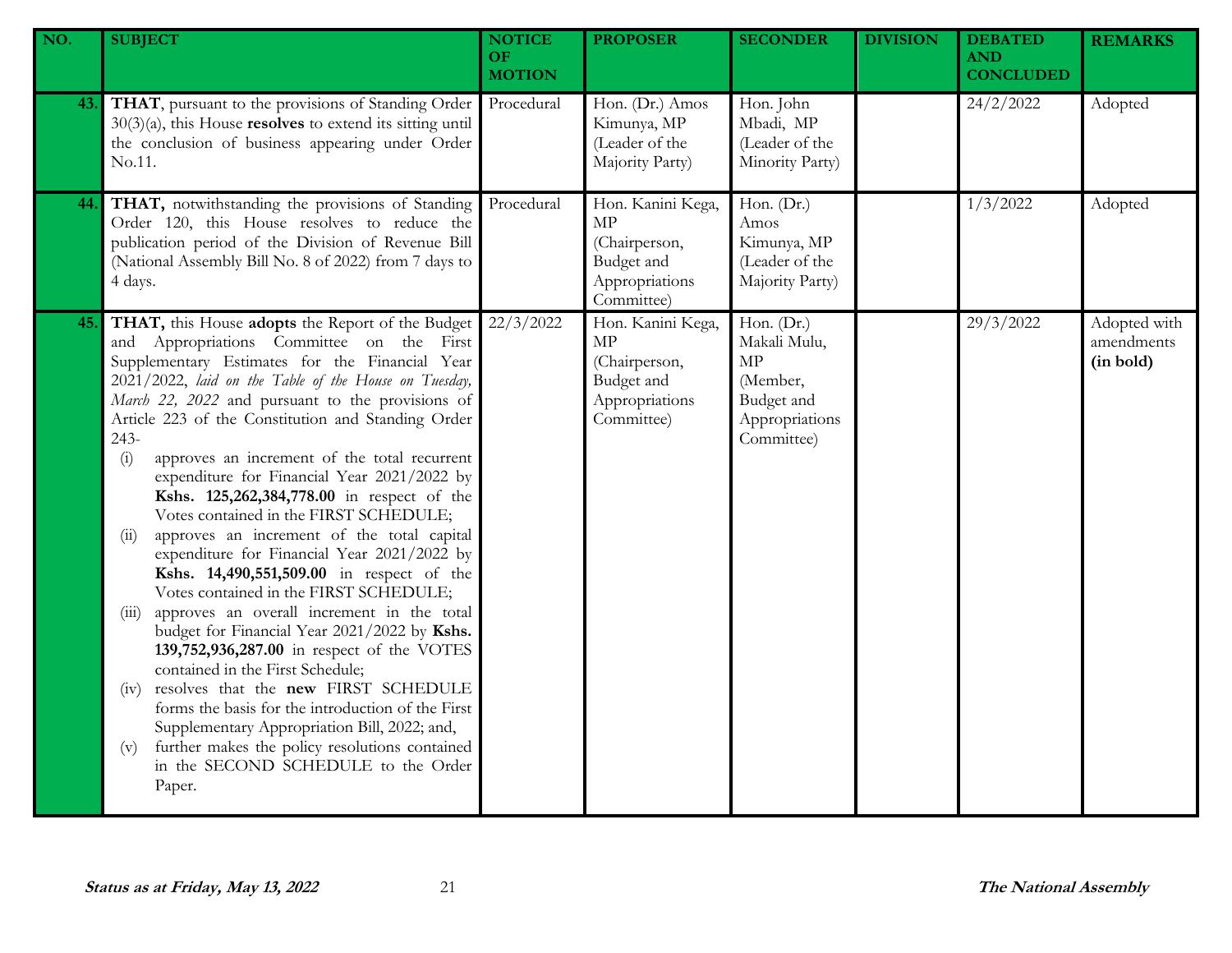| NO. | <b>SUBJECT</b>                                                                                                                                                                                                                                                                                                                                                                                                                                                                            | <b>NOTICE</b><br><b>OF</b><br><b>MOTION</b> | <b>PROPOSER</b>                                                                        | <b>SECONDER</b>                                                                                                      | <b>DIVISION</b> | <b>DEBATED</b><br><b>AND</b><br><b>CONCLUDED</b> | <b>REMARKS</b> |
|-----|-------------------------------------------------------------------------------------------------------------------------------------------------------------------------------------------------------------------------------------------------------------------------------------------------------------------------------------------------------------------------------------------------------------------------------------------------------------------------------------------|---------------------------------------------|----------------------------------------------------------------------------------------|----------------------------------------------------------------------------------------------------------------------|-----------------|--------------------------------------------------|----------------|
| 46. | THAT, notwithstanding the provisions of Standing<br>Order 120, this House resolves to reduce the<br>period of the<br>Supplementary<br>publication<br>Appropriation Bill (National Assembly Bill No. 14 of<br>2022) from 7 days to 1 day.                                                                                                                                                                                                                                                  | 31/3/2022                                   | Hon. Kanini Kega,<br>MP<br>(Chairperson,<br>Budget and<br>Appropriations<br>Committee) | Hon. (Dr.)<br>Amos<br>Kimunya, MP<br>(Leader of the<br>Majority Party)                                               |                 |                                                  | Adopted        |
| 47. | THAT, pursuant to the provisions of Article 113 (2)<br>of the Constitution and Standing Order 150, this<br>House adopts the Report of the Mediation<br>Committee on the County Governments Additional<br>Allocations Bill (Senate Bill No. 35 of 2021), laid on the<br>Table of the House on Thursday, March 31, 2022, and<br>approves the Mediated version of the County<br>Governments Additional Allocations Bill (Senate Bill<br>No. 35 of 2021).                                     | 31/3/2022                                   | Hon. (Dr.) Makali<br>Mulu, MP<br>(Member,<br>Mediation<br>Committee)                   | Hon. Naisula<br>Lesuuda, MP<br>(Samburu West<br>Constituency)                                                        |                 | 5/4/2022;<br>$7/4/2022$ .                        | Adopted        |
| 48. | THAT, notwithstanding the provisions of Standing<br>Order 120, this House resolves to reduce the<br>publication period of the Finance Bill (National<br>Assembly Bill No. 22 of 2022) from 14 days to 4<br>days.                                                                                                                                                                                                                                                                          | Procedural                                  | Hon. (Dr.) Amos<br>Kimunya, MP<br>(Leader of the<br>Majority Party)                    | Hon. Aden<br>Duale, MP<br>(Garissa<br>Township<br>Constituency)                                                      |                 | 12/4/2022                                        | Adopted        |
| 49. | THAT, pursuant to the provisions of section 13 of<br>the Public Appointments (Parliamentary Approval)<br>Act, 2011 relating to extension of period of consideration of<br>nominees for appointment to a public office, this House<br>resolves to extend the period for consideration of the<br>nominees submitted by His Excellency the President<br>for appointment as members of the Ethics and Anti-<br>Corruption Commission by a period of fourteen (14)<br>days from 3rd May, 2022. | 12/4/2022                                   | Hon. (Dr.) Amos<br>Kimunya, MP<br>(Leader of the<br>Majority Party)                    | Hon. T.J.<br>Kajwang', MP<br>(Vice-<br>Chairperson,<br>Departmental<br>Committee on<br>Justice and<br>Legal Affairs) |                 | 12/4/2022                                        | Adopted        |
|     | <b>50.</b> THAT, this House orders that the business Procedural<br>appearing as Order No. s 10, 11, 13 and 14 in the<br>Order Paper be exempted from the provisions of<br>Standing Order 40(3) being a Wednesday Morning, a<br>day allocated for business not sponsored by the<br>Majority or Minority Party or Business sponsored by a<br>Committee.                                                                                                                                     |                                             | Hon. (Dr.) Amos<br>Kimunya, MP<br>(Leader of the<br>Majority Party)                    | Hon.<br>Emmanuel<br>Wangwe, MP<br>(Majority Party<br>Whip)                                                           |                 | 13/4/2022                                        | Adopted        |